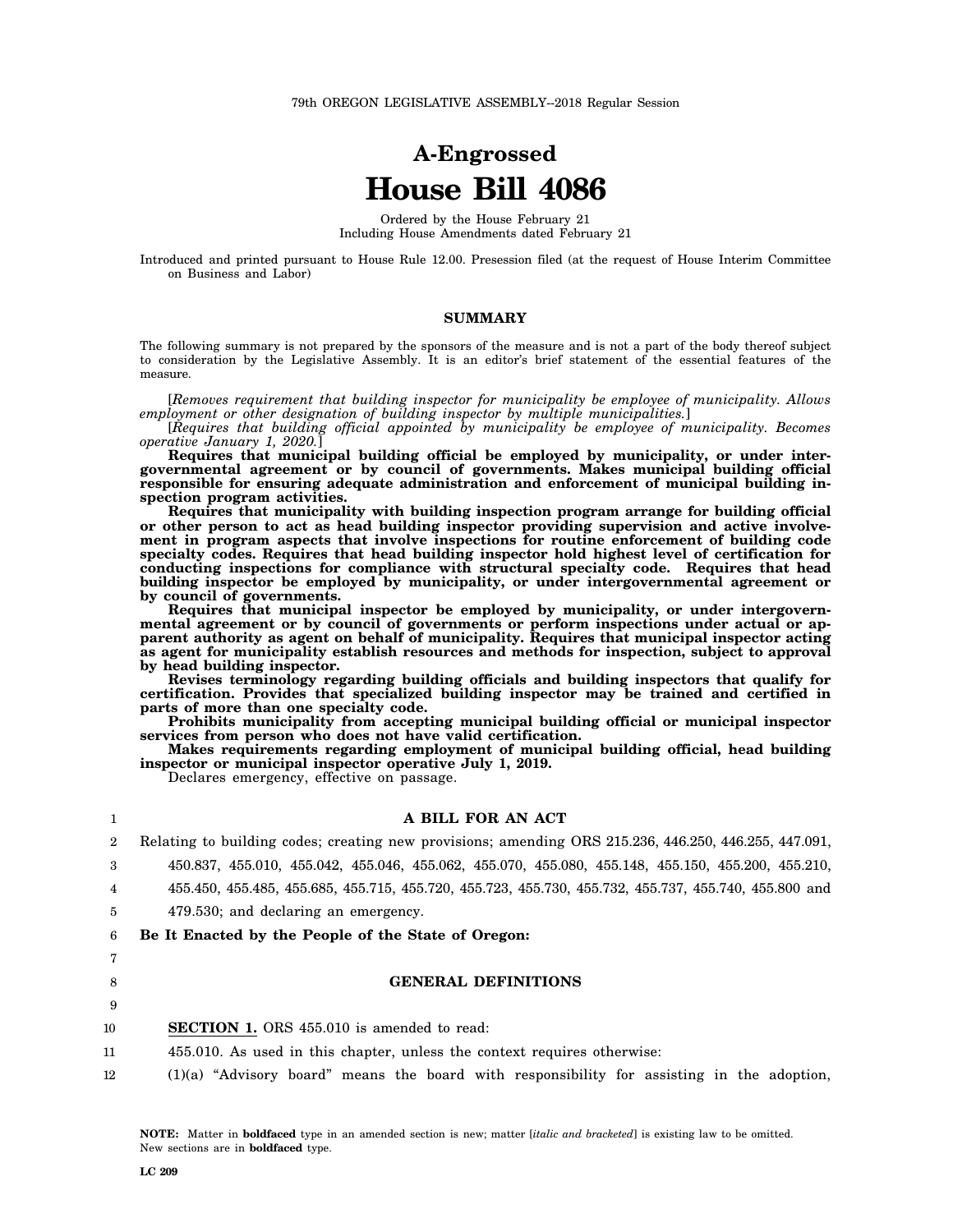1 2 3 4 5 6 7 8 9 10 11 12 13 14 15 16 17 18 19 20 21 22 23 24 25 26 27 28 29 30 31 32 33 34 35 36 37 38 39 40 41 42 43 amendment or administration of a specialty code, specifically: (A) The Building Codes Structures Board established under ORS 455.132; (B) The Electrical and Elevator Board established under ORS 455.138; (C) The State Plumbing Board established under ORS 693.115; (D) The Board of Boiler Rules established under ORS 480.535; (E) The Residential and Manufactured Structures Board established under ORS 455.135; (F) The Mechanical Board established under ORS 455.140; or (G) The Construction Industry Energy Board established under ORS 455.492. (b) "Appropriate advisory board" means the advisory board that has jurisdiction over a particular code, standard, license, certification or matter. (2) "Department" means the Department of Consumer and Business Services. (3) "Director" means the Director of the Department of Consumer and Business Services. (4) "Low-Rise Residential Dwelling Code" means the adopted specialty code prescribing standards for the construction of residential dwellings that are three stories or less above grade and have an exterior door for each dwelling unit, but are not facilities or homes described in ORS 443.400 or transient lodging. **(5) "Municipal building official" means a person who is charged by a municipality with responsibility for the administration and enforcement of a building inspection program in the municipality and is: (a) An employee of the municipality; (b) Employed under an intergovernmental agreement that provides for the person to supply administration and enforcement services for respective building inspection programs of municipalities; or (c) Employed by a council of governments to supply administration and enforcement services for respective building inspection programs of member governments. (6) "Municipal inspector" means a person who performs routine enforcement of one or more state building code specialty codes or parts of one or more specialty codes for a municipality and is: (a) An employee of the municipality; (b) Employed under an intergovernmental agreement that provides for the person to perform routine enforcement of one or more state building code specialty codes or parts of one or more specialty codes for respective building inspection programs of municipalities; (c) Employed by a council of governments to perform routine enforcement of one or more state building code specialty codes or parts of one or more specialty codes for respective building inspection programs of member governments; or (d) Performing under actual or apparent authority as an agent on behalf of the municipality.** [*(5)*] **(7)** "Municipality" means a city, county or other unit of local government otherwise authorized by law to administer a building code. [*(6)*] **(8)** "Prefabricated structure" means a building or subassembly that has been in whole or substantial part manufactured or assembled using closed construction at an off-site location to be wholly or partially assembled on-site. "Prefabricated structure" does not include a manufactured dwelling, recreational structure or recreational vehicle, as those terms are defined in ORS 446.003.

44 45 [*(7)*] **(9)** "Specialty code" means a code of regulations adopted under ORS 446.062, 446.185, 447.020 (2), 455.020 (2), 455.496, 455.610, 455.680, 460.085, 460.360, 479.730 (1) or 480.545, but does not

[2]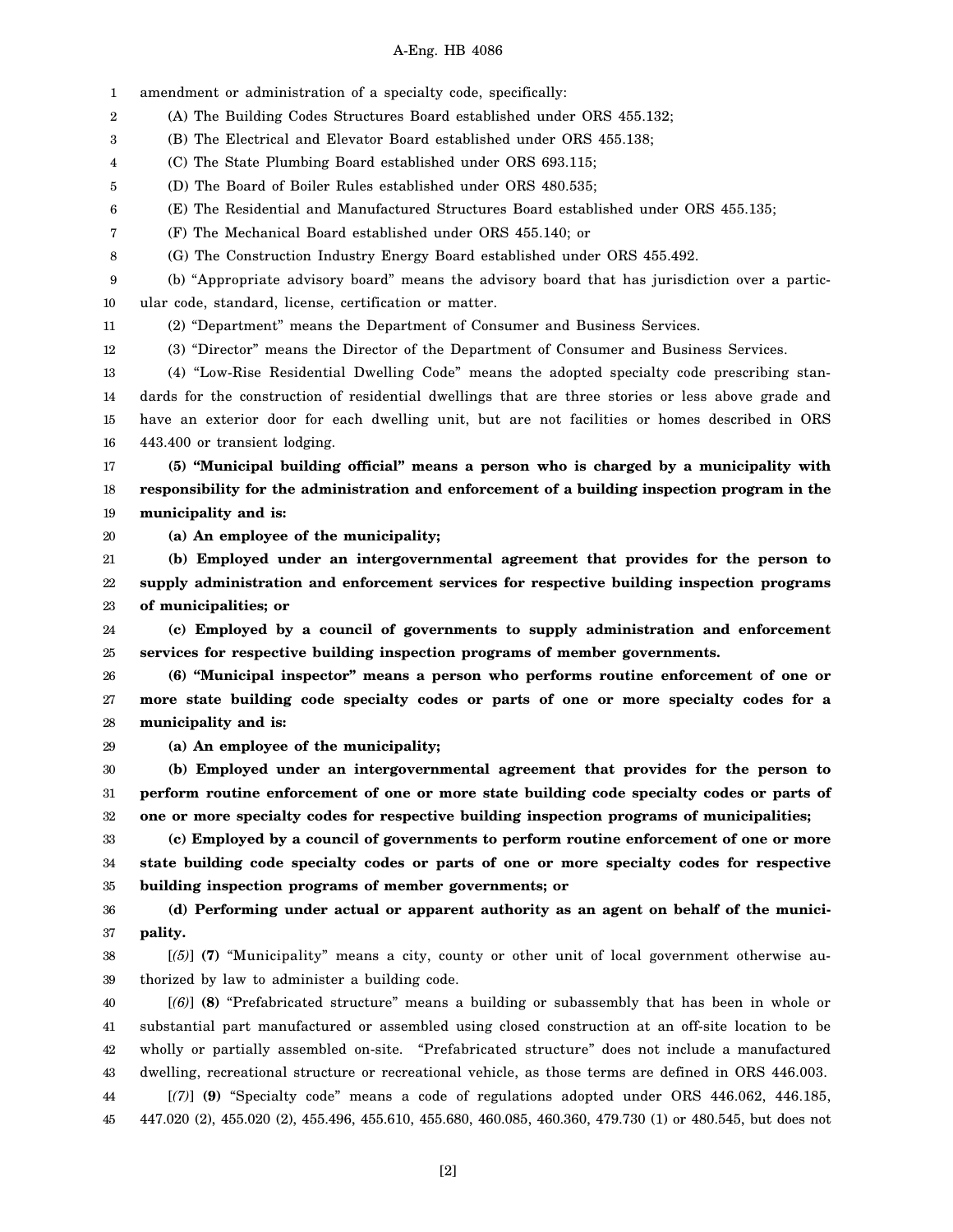1 2 3 4 5 6 7 8 9 10 11 12 13 14 15 16 17 18 19 20 21 22 23 24 25 26 27 28 29 30 31 32 33 34 35 36 37 38 39 40 41 42 43 44 45 include regulations adopted by the State Fire Marshal pursuant to ORS chapter 476 or ORS 479.015 to 479.200 and 479.210 to 479.220. [*(8)*] **(10)** "State building code" means the combined specialty codes. [*(9)*] **(11)** "Structural code" means the specialty code prescribing structural standards for building construction. [*(10)*] **(12)** "Unsafe condition" means a condition caused by earthquake which is determined by the department or any representative of the department to be dangerous to life and property. "Unsafe condition" includes but is not limited to: (a) Any portion, member or appurtenance of a building that has become detached or dislodged or appears likely to fail or collapse and thereby injure persons or damage property; or (b) Any portion, of a building or structure that has been damaged by earthquake, or by fire or explosion resulting from an earthquake, to the extent that the structural strength or stability of the building is substantially less than it was prior to the earthquake. **BUILDING OFFICIAL AND INSPECTOR QUALIFICATIONS SECTION 2.** ORS 455.715 is amended to read: 455.715. As used in ORS 455.715 to 455.740, unless the context otherwise requires: (1) "Building official" means a person charged by a municipality with responsibility for administration and enforcement of the state building code in the municipality. (2) "Business of providing prefabricated structure plan approvals and inspections" means an independent contractor providing prefabricated structure plan approval or inspection services, or both, under the following specialty codes, as provided in ORS 455.020, 455.705 and 455.715: (a) Structural; (b) Mechanical; (c) Plumbing; (d) Electrical; [*and*] **or** (e) Low-rise residential dwelling. (3) "Inspector" means: (a) A person, including a plans examiner, [*acting under the authority and direction of a building official and*] charged **by a municipality** with the responsibility of routine enforcement of one or more specialty codes or parts of specialty codes **on behalf of the municipality**; (b) A person, including a plans examiner, who provides enforcement of one or more specialty codes or parts of specialty codes and who is personally in the business of providing prefabricated structure plan approvals or inspections or is employed by such a business; (c) A specialized building inspector certified under ORS 455.723 who [*is employed by*] **provides services to** a municipality or [*by*] **through** the Department of Consumer and Business Services; (d) A person [*employed by*] **providing services to** a municipality or the department who is certified under ORS 455.732 to perform inspections under one or more specialty codes throughout a building code administrative region; or (e) A person designated by the Director of the Department of Consumer and Business Services to ensure compliance with a specialty code or with any requirement for a license, registration, certification, endorsement or other authorization to perform work [*related to the administration and enforcement of*] **regulated under** the state building code. **SECTION 3.** ORS 455.720 is amended to read: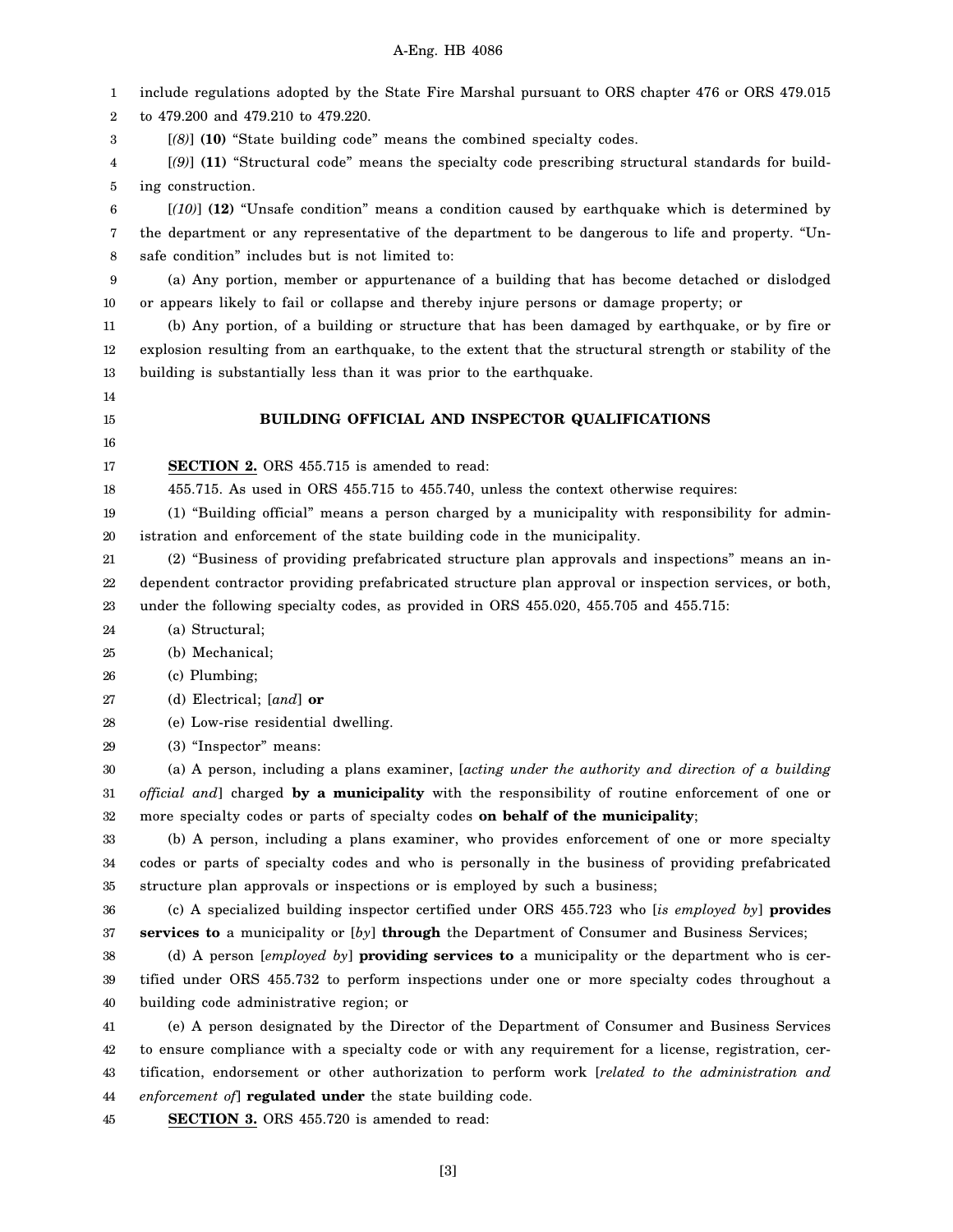1 2 3 4 455.720. (1) In accordance with applicable provisions of ORS chapter 183, to promote effective and uniform enforcement of the state building code by improving the competence of building officials and inspectors, the Director of the Department of Consumer and Business Services, with the advice of the advisory boards, shall:

5 6 7 8 (a) Establish for building officials and inspectors reasonable minimum training and experience standards, including but not limited to courses or subjects for instruction, facilities for instruction, qualification of instructors and methods of instruction. The standards shall include provisions for determining a practical experience equivalent.

9 10 11 12 (b) Establish a procedure to be used by municipalities to determine whether a person meets minimum standards or has minimum training to [*be appointed or employed*] **provide services** as a building official or inspector. The procedure shall allow for a field examination of a person to determine if the person meets the practical experience equivalent of a minimum standard.

13 14 15 (c) Subject to such terms, conditions and classifications as the director may impose, certify building officials as being qualified, and revoke such certifications in the manner provided in ORS 455.740.

16 17 18 (d) Require an applicant for a certificate as a building official or inspector to demonstrate knowledge of the laws governing accessibility to buildings by persons with disabilities by passing an examination prescribed by the director.

19 20 21 22 (2) The director shall maintain and, upon request of [*municipalities, furnish information on applicants for appointment or employment as building officials or inspectors.*] **a municipality, furnish information on candidates for the provision of municipal building official services, or municipal inspector services, to the municipality.**

23 24 (3) Pursuant to ORS chapter 183, the director shall adopt rules necessary to carry out the certification programs provided by subsection (1) of this section.

25 26 27 (4) The director, by rule, may require evidence of completion of continuing education covering any certification created under this section as a condition of maintaining the certification. Nothing in this subsection shall prohibit the director from delegating any of this power to a municipality.

28 29 30 31 (5) The director, with the advice of the appropriate advisory boards, may adopt rules for certifying inspectors as being qualified to enforce one or more particular specialty codes, subject to any terms, conditions and classifications the director may impose, and for revoking those certifications in the manner provided in ORS 455.740.

32

**SECTION 4.** ORS 455.723 is amended to read:

33 34 35 36 37 455.723. (1) The Director of the Department of Consumer and Business Services, with the advice of the appropriate advisory boards, may adopt rules establishing one or more programs to train, qualify and certify an individual as a specialized building inspector authorized to enforce [*portions*] **parts** of specialty codes. Notwithstanding ORS 455.720 (1) and 455.725, the rules may include, but need not be limited to, rules that establish:

38

(a) Work experience, training and other qualifications for program participation;

39 (b) Content and presentation requirements for training programs;

40 41 (c) Methods for verifying the qualification of the individual to enforce [*portions*] **parts** of specialty codes as a specialized building inspector certified under this section;

42 43 44 (d) The [*portions*] **parts** of various specialty codes that each program will enable a qualifying individual to enforce and any terms, conditions or classifications applicable for that enforcement; and

45 (e) Requirements the director believes reasonable for the administration and enforcement of this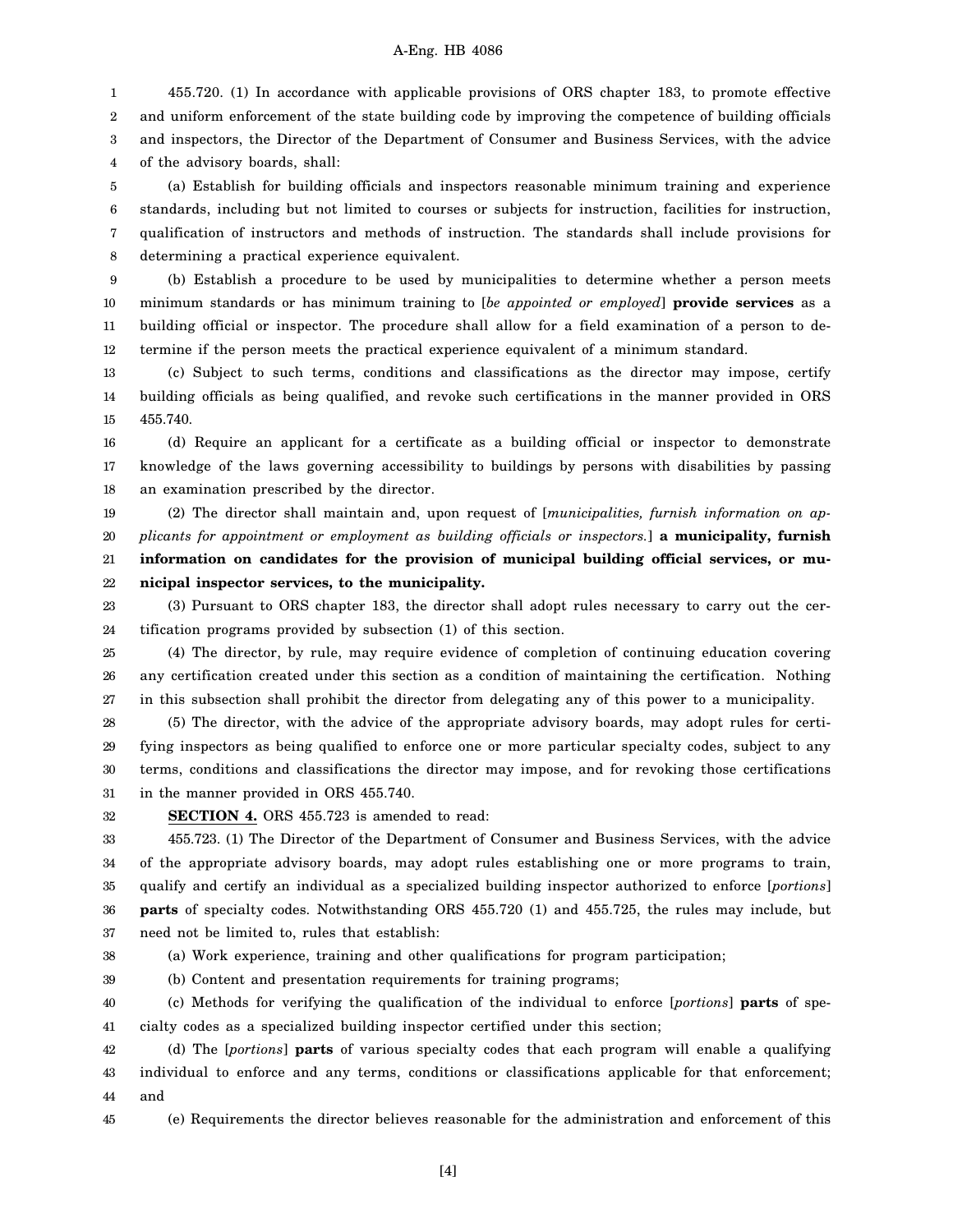1 section.

2 3 4 5 6 (2) Notwithstanding ORS 446.250, 455.630, 455.720, 455.725, 479.530, 479.810 and 479.855, the director may issue or cause to be issued a certificate as a specialized building inspector to an individual who successfully completes an approved training program and satisfies qualification verification under this section. **A specialized building inspector may be trained and certified in parts of more than one specialty code.**

7 8 9 10 11 (3) An individual certified as a specialized building inspector under this section may conduct inspections and enforce [*portions*] **parts** of specialty codes under ORS 479.510 to 479.945 and 479.950 and this chapter and ORS chapters 446, 447 and 693 as identified by the director. The enforcement of [*portions*] **parts** of specialty codes by a specialized building inspector is subject to any terms, conditions or classifications applicable to that enforcement established by the director by rule.

12 **SECTION 5.** ORS 455.730 is amended to read:

13 14 15 16 455.730. [*No person shall be appointed or employed as a building official or inspector by any municipality*] **A municipality may not accept municipal building official or municipal inspector services from a person** unless the person has been certified as being qualified under ORS 455.715 to 455.740, and the certification has not lapsed or been revoked.

17

**SECTION 6.** ORS 455.732 is amended to read:

18 19 20 455.732. (1) As used in this section, "building code administrative region" means a region established by the Director of the Department of Consumer and Business Services under ORS 455.042 for the uniform administration of the state building code.

21 22 23 24 (2) The authority of the director under **this section and** ORS 455.720 and 455.723 to specify terms, conditions and classifications for the certification of inspectors includes the authority to certify an inspector to perform inspections under multiple specialty codes or parts of a specialty code.

25 26 27 28 29 30 31 32 33 (3) The director may provide for an inspector who is likely to be employed within a specific building code administrative region to be certified to perform inspections throughout a building code administrative region, whether within or outside of a municipality. The director may recognize any training program certified by the director under ORS 455.723 or 455.725 for purposes of certifying an inspector to perform inspections throughout a building code administrative region. This subsection does not require a municipality administering and enforcing a building inspection program under ORS 455.148 or 455.150 to allow an inspector certified under this subsection who is not [*employed by*] **an employee of** the municipality to perform building inspections on behalf of the municipality.

34 35 36 (4) In determining the appropriate experience, training or other qualifications for an inspector under ORS 455.720 or 455.723, the director shall consult with the appropriate advisory boards. The factors to be considered by the director may include, but need not be limited to:

37 38 39 (a) Any factors specific to, or of particular relevance to, a specialty code or to the types of buildings, structures, systems or equipment in a geographic area that are inspected under the specialty code;

40 41 42 (b) Staffing levels or other specific criteria for building inspection programs established by a municipality where the inspector is likely to [*be employed*] **provide services** or for building inspection programs established by the director; and

43 44 (c) Any factors specific to, or of particular relevance to, the building code administrative region within which the inspector is likely to [*be employed*] **provide services**.

45 (5) In determining the scope of certifications and qualifications for an inspector, the director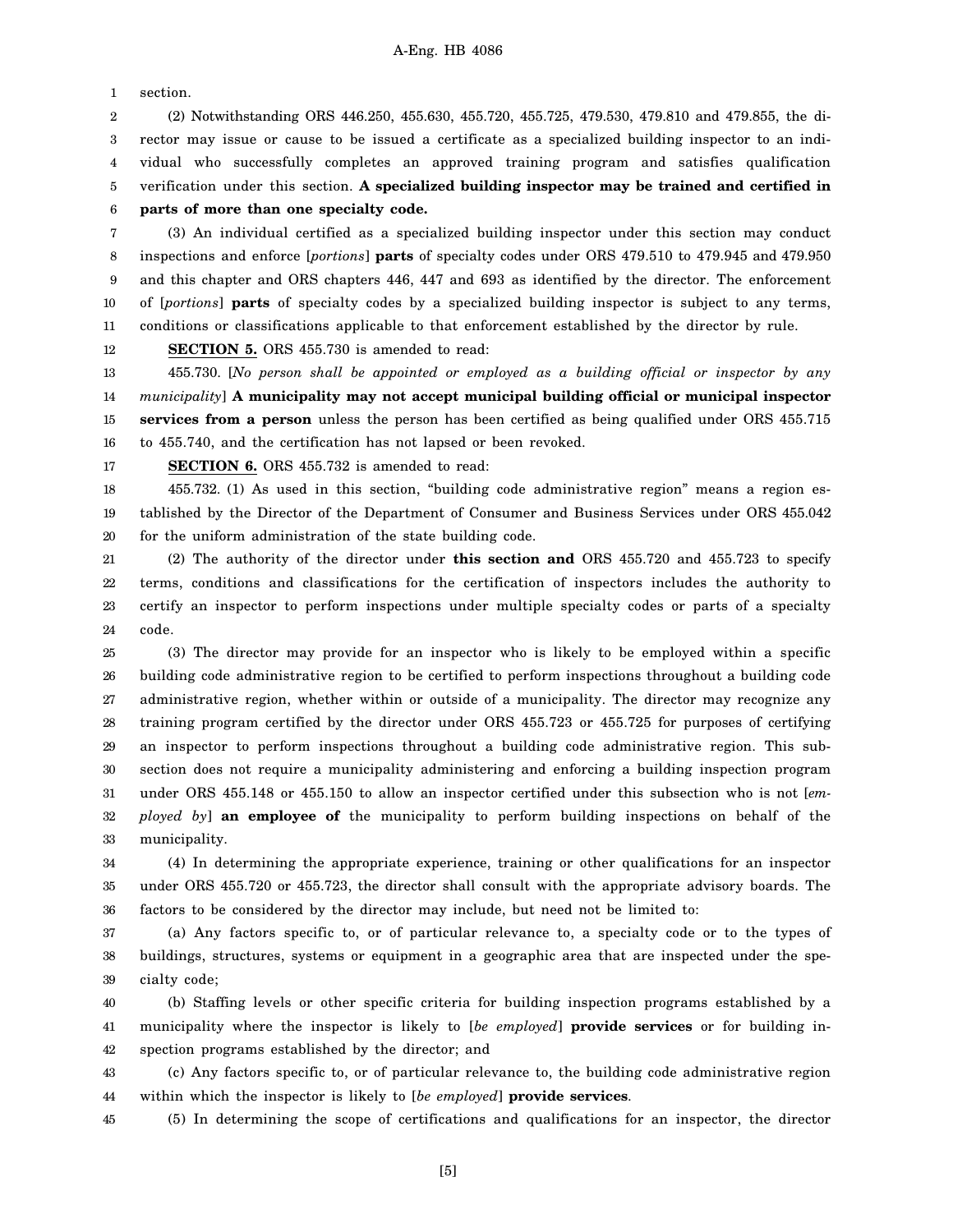1 2 may utilize field training equivalency, independent evaluations or other methods the director deems appropriate.

3 **SECTION 7.** ORS 455.737 is amended to read:

4 5 6 7 8 455.737. (1) Notwithstanding ORS 455.720 (1), the Director of the Department of Consumer and Business Services, by rule, shall adopt criteria for review of the experience and training in building inspection and building plan review acquired by a person outside the State of Oregon. The criteria shall be adopted in a manner that facilitates review of a person's qualifications by a [*local*] **municipal** building official.

9 10 11 12 13 14 (2)(a) A [*local*] **municipal** building official who wishes to [*employ*] **use the services of** a person who is not certified under ORS 455.735 as an inspector shall submit the person's qualifications to the director. The director shall review the stated qualifications against the criteria adopted under subsection (1) of this section, including verification of experience and training. The director shall respond to the [*local*] **municipal** building official in writing within 10 working days of receiving the applicant's qualifications, stating whether the person meets the applicable criteria.

15 16 17 (b) Upon application and payment of the required fee, the director shall allow a person whose qualifications meet the criteria adopted under subsection (1) of this section to sit for any examination necessary for the required certification.

18 **SECTION 8.** ORS 455.740 is amended to read:

19 20 21 455.740. (1) Subject to ORS chapter 183, the Director of the Department of Consumer and Business Services may deny, condition, suspend, revoke or refuse to renew a certificate of a building official or inspector if the director finds that the building official or inspector has:

22 (a) Consistently failed to act in the public interest in the performance of duties;

23 (b) Failed to complete the continuing education requirements as required under ORS 455.720 (4);

24 (c) Provided false information to the Department **of Consumer and Business Services**; or

25 (d) Committed an act described in ORS 455.125 or 455.129.

26 27 28 (2) In any revocation proceeding under this section, [*the*] **a** municipality **or council of governments** that employs the building official or inspector [*shall be*] **is** entitled to appear as a party in interest, either for or against the revocation.

29 30 31 (3) When a certification is suspended or revoked under this section, the director may also suspend, deny or place conditions on that person's right to reapply for certification under ORS 455.735 for a period not to exceed 12 months.

32 33 (4) This section does not limit or otherwise affect the authority of a municipality to dismiss or suspend a building official or inspector at the discretion of the municipality.

34 35 (5) Notwithstanding the requirements of subsections (1) to (4) of this section, the director may adopt rules that:

36

37 (a) Allow certifications to be placed on inactive status; and (b) Extend continuing education compliance requirements in case of illness or hardship.

- 38
- 39

**MUNICIPAL BUILDING INSPECTION PROGRAMS**

40

41

**SECTION 9.** ORS 455.148 is amended to read:

42 43 455.148. (1)(a) A municipality that assumes the administration and enforcement of a building inspection program shall administer and enforce the program for all of the following:

44 45 (A) The state building code, as defined in ORS 455.010, except as set forth in paragraph (b) of this subsection.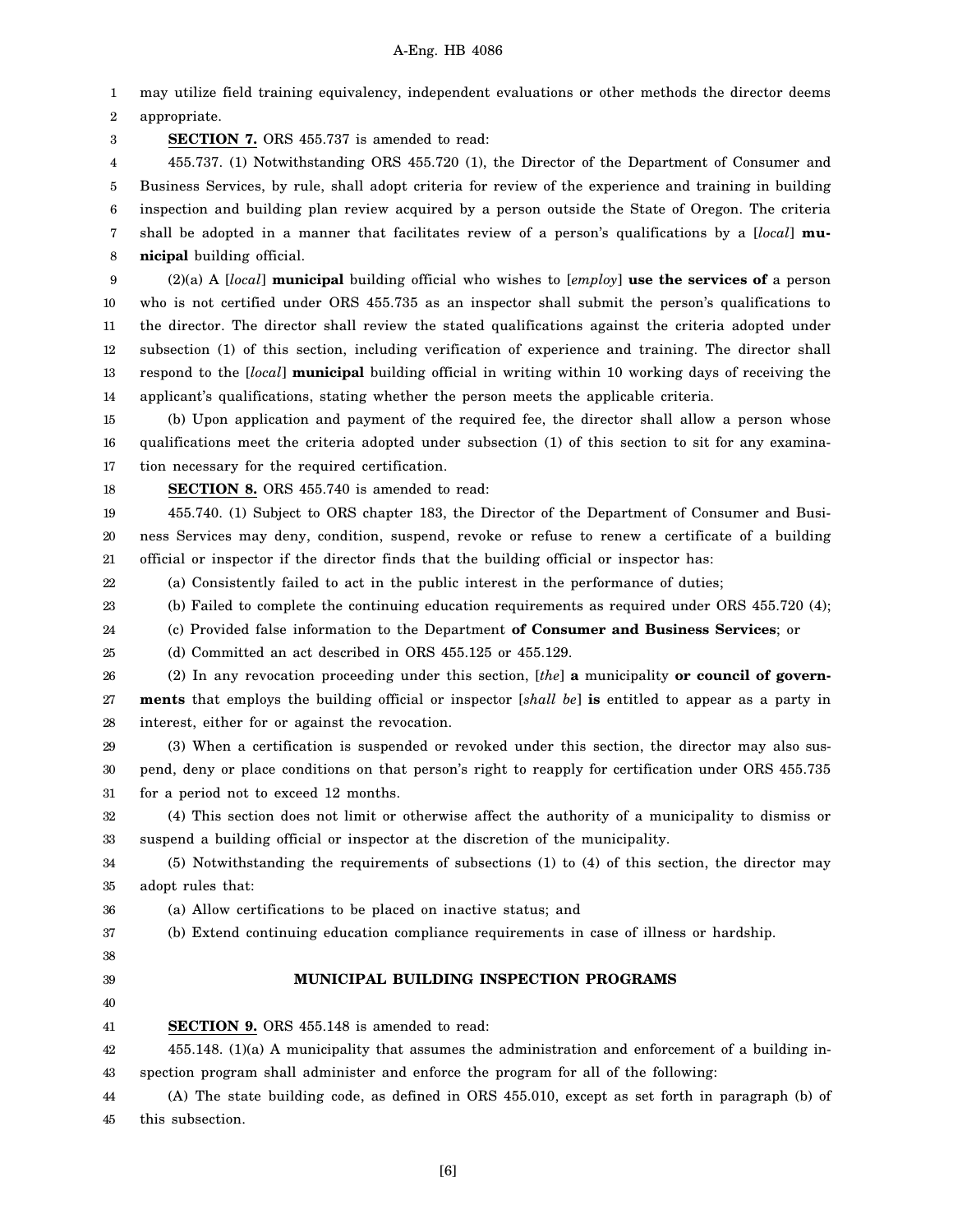1 2 3 4 5 6 7 8 9 10 11 12 13 14 15 16 17 18 19 20 21 22 23 24 (B) Manufactured structure installation requirements under ORS 446.155, 446.185 (1) and 446.230. (C) Manufactured dwelling parks and mobile home parks under ORS chapter 446. (D) Park and camp programs regulated under ORS 455.680. (E) Tourist facilities regulated under ORS 446.310 to 446.350. (F) Manufactured dwelling alterations regulated under ORS 446.155. (G) Manufactured structure accessory buildings and structures under ORS 446.253. (H) Boilers and pressure vessels described in rules adopted under ORS 480.525 (5). (b) A building inspection program of a municipality may not include: (A) Boiler and pressure vessel programs under ORS 480.510 to 480.670 except those described in rules adopted under ORS 480.525 (5); (B) Elevator programs under ORS 460.005 to 460.175; (C) Amusement ride regulation under ORS 460.310 to 460.370; (D) Prefabricated structure regulation under ORS chapter 455; (E) Manufacture of manufactured structures programs under ORS 446.155 to 446.285, including the administration and enforcement of federal manufactured dwelling construction and safety standards adopted under ORS 446.155 or the National Manufactured Housing Construction and Safety Standards Act of 1974; (F) Licensing and certification, or the adoption of statewide codes and standards, under ORS chapter 446, 447, 455, 479 or 693; or (G) Review of plans and specifications as provided in ORS 455.685. (2) A municipality that administers a building inspection program as allowed under this section shall do so for periods of four years. The Department of Consumer and Business Services shall adopt rules to adjust time periods for administration of a building inspection program to allow for variations in the needs of the department and participants.

25 26 27 28 29 30 31 32 33 34 35 36 37 (3)**(a)** When a municipality administers a building inspection program, the governing body of the municipality shall[*, unless other means are already provided, appoint a person to administer and enforce the building inspection program, who shall be known as the building official. A building official shall, in the municipality for which appointed, attend to all aspects of code enforcement, including the issuance of all building permits. Two or more municipalities may combine in the appointment of a single building official for the purpose of administering a building inspection program within their communities.*] **arrange for the services of a municipal building official for the municipality. The municipality shall also arrange for the services of a head building inspector for the municipality, who may also be the building official. The head building inspector must be an employee of the municipality or be employed under an intergovernmental agreement or by a council of governments to provide services to the municipality. The head building inspector must hold the highest level of certification issued by the department under ORS 455.715 to 455.740 for conducting inspections for compliance with the structural specialty code.**

38 39 40 41 42 43 44 **(b) Except as provided in this subsection, the municipal building official shall be responsible for ensuring the adequate and proper administration and enforcement of building inspection program activities, including but not limited to the issuance of building permits, whether the program activities are carried out by employees of the municipality or by other persons authorized to act on behalf of the municipality. The head building inspector shall provide supervision for, and be actively involved in, the aspects of the program involving inspections for routine enforcement of the specialty codes under the program.**

45 (4)(a) By January 1 of the year preceding the expiration of the four-year period described in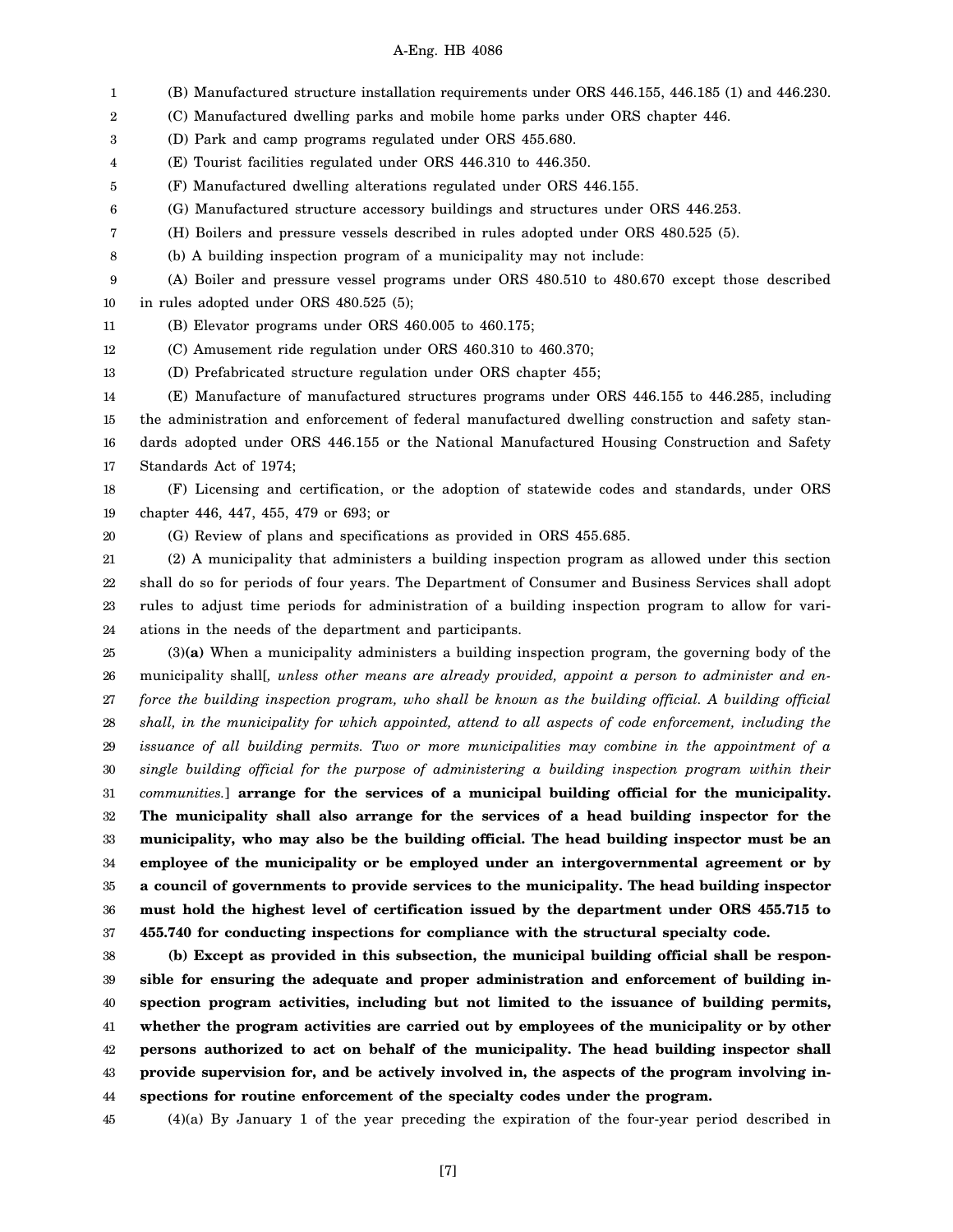1 subsection (2) of this section, the governing body of the municipality shall notify the Director of the

2 3 4 Department of Consumer and Business Services and, if the municipality is not a county, notify the county whether the municipality will continue to administer and enforce the building inspection program after expiration of the four-year period.

5 6 7 (b) Notwithstanding the January 1 date set forth in paragraph (a) of this subsection, the director and the municipality and, if the municipality is not a county, the county may by agreement extend that date to no later than March 1.

8 9 10 11 (5) If a city does not notify the director, or notifies the director that it will not administer the building inspection program, the county or counties in which the city is located shall administer and enforce the county program within the city in the same manner as the program is administered and enforced outside the city, except as provided by subsection (6) of this section.

12 13 14 15 16 17 18 (6) If a county does not notify the director, or notifies the director that it will not administer and enforce a building inspection program, the director shall contract with a municipality or other person or use such state employees or state agencies as are necessary to administer and enforce a building inspection program, and permit or other fees arising therefrom shall be paid into the Consumer and Business Services Fund created by ORS 705.145 and credited to the account responsible for paying the expenses thereof. A state employee may not be displaced as a result of using contract personnel.

19 20 21 22 (7) The governing body of a municipality may commence responsibility for the administration and enforcement of a building inspection program beginning July 1 of any year by notifying the director no later than January 1 of the same year and obtaining the director's approval of an assumption plan as described in subsection  $[(11)(c)]$  (12)(c) of this section.

23 24 25 26 27 28 (8) The department shall adopt rules to require the governing body of each municipality assuming or continuing a building inspection program under this section to submit a written plan with the notice required under subsection (4) or (7) of this section. If the department is the governing body, the department shall have a plan on file. The plan must specify how cooperation with the State Fire Marshal or a designee of the State Fire Marshal will be achieved and how a uniform fire code will be considered in the review process of the design and construction phases of buildings or structures.

29 30 31 32 33 **(9) A municipal inspector who performs routine enforcement services under actual or apparent authority as an agent on behalf of the municipality shall, subject to the approval of the head building inspector, establish the resources used or needed for the inspector to perform the enforcement services and establish the method by which the enforcement services are to be performed.**

34 35 36 37 38 [*(9)*] **(10)** A municipality that administers and enforces a building inspection program pursuant to this section shall recognize and accept the performances of state building code activities by businesses and persons authorized under ORS 455.457 to perform the activities as if the activities were performed by the municipality. A municipality is not required to accept an inspection, a plan or a plan review that does not meet the requirements of the state building code.

39 40 41 [*(10)*] **(11)** The department or a municipality that accepts an inspection or plan review as required by this section by a person licensed under ORS 455.457 has no responsibility or liability for the activities of the licensee.

42 43 44 [*(11)*] **(12)** In addition to the requirements of ORS 455.100 and 455.110, the director shall regulate building inspection programs that municipalities assume on or after January 1, 2002. Regulation under this subsection shall include but not be limited to:

45 (a) Creating building inspection program application and amendment requirements and proce-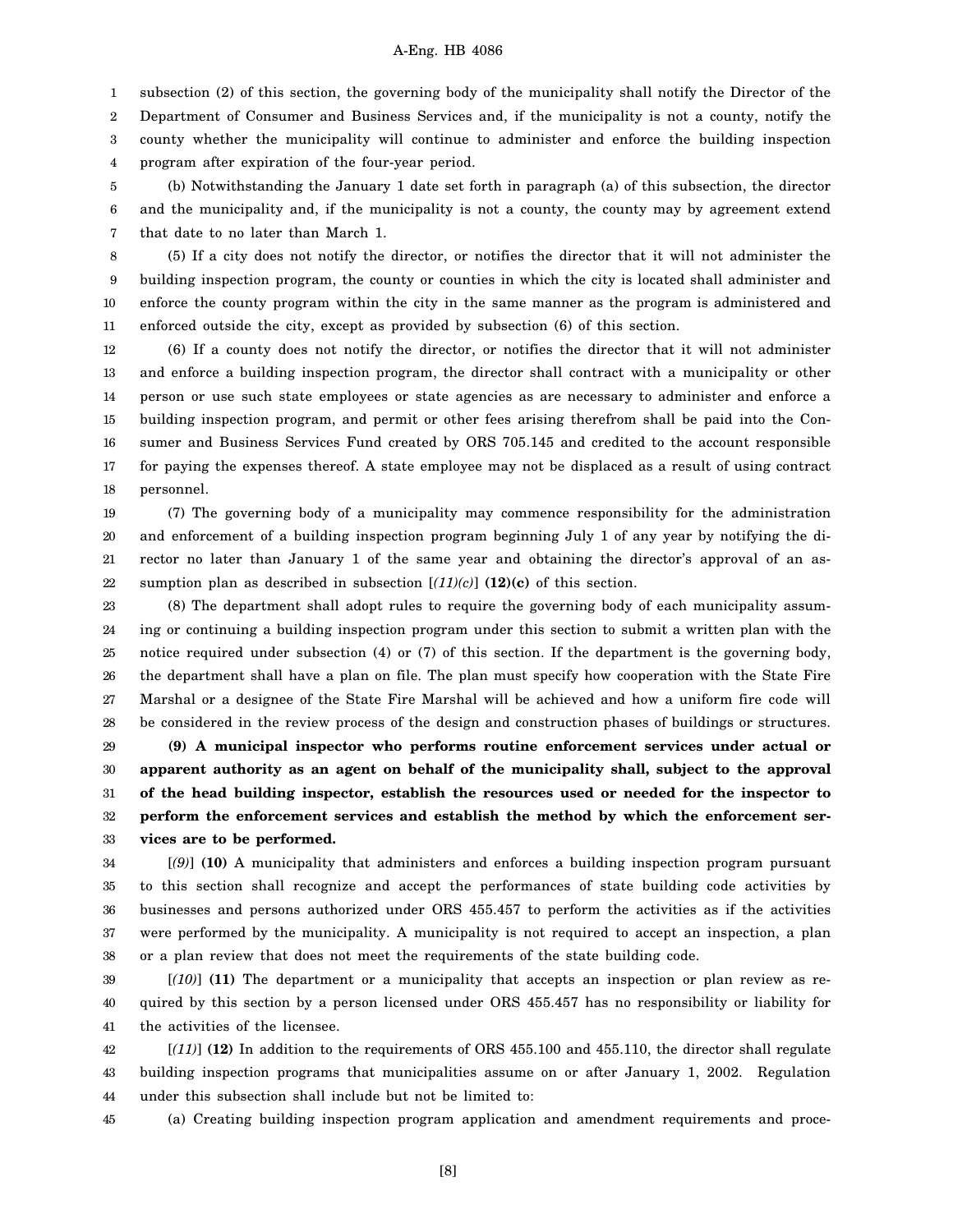| 1      | dures;                                                                                                |
|--------|-------------------------------------------------------------------------------------------------------|
| 2      | (b) Granting or denying applications for building inspection program authority and amendments;        |
| 3      | (c) Requiring a municipality assuming a building inspection program to submit with the notice         |
| 4      | given under subsection (7) of this section an assumption plan that includes, at a minimum:            |
| 5      | (A) A description of the intended availability of program services, including proposed service        |
| 6      | agreements for carrying out the program during at least the first two years;                          |
| 7      | (B) Demonstration of the ability and intent to provide building inspection program services for       |
| 8      | at least two years;                                                                                   |
| 9      | (C) An estimate of proposed permit revenue and program operating expenses;                            |
| 10     | (D) Proposed staffing levels; and                                                                     |
| 11     | (E) Proposed service levels;                                                                          |
| 12     | (d) Reviewing procedures and program operations of municipalities;                                    |
| 13     | (e) Creating standards for efficient, effective, timely and acceptable building inspection pro-       |
| 14     | grams;                                                                                                |
| 15     | (f) Creating standards for justifying increases in building inspection program fees adopted by a      |
| 16     | municipality;                                                                                         |
| 17     | (g) Creating standards for determining whether a county or department building inspection             |
| 18     | program is economically impaired in its ability to reasonably continue providing the program          |
| 19     | throughout a county, if another municipality is allowed to provide a building inspection program      |
| 20     | within the same county; and                                                                           |
| 21     | (h) Enforcing the requirements of this section.                                                       |
| 22     | $[(12)]$ (13) The department may assume administration and enforcement of a building inspection       |
| 23     | program:                                                                                              |
| 24     | (a) During the pendency of activities under ORS 455.770;                                              |
| 25     | (b) If a municipality abandons or is no longer able to administer the building inspection program;    |
| 26     | and                                                                                                   |
| 27     | (c) If a municipality fails to substantially comply with any provision of this section or of ORS      |
| 28     | 455.465, 455.467 and 455.469.                                                                         |
| 29     | $[(13)]$ (14) If the department assumes the administration and enforcement of a building inspection   |
| 30     | program under this section, in addition to any other power granted to the director, the director may: |
| 31     | (a) Enter into agreements with local governments under ORS 455.185 regarding the adminis-             |
| $32\,$ | tration and enforcement of the assumed building inspection program;                                   |
| 33     | (b) Take action as described in ORS 455.192 to ensure that sufficient staff and other resources       |
| 34     | are available for the administration and enforcement of the assumed building inspection program;      |
| 35     | and                                                                                                   |
| 36     | (c) Charge fees described in ORS 455.195 for department services provided in administering and        |
| 37     | enforcing the assumed building inspection program.                                                    |
| 38     | $[(14)]$ (15) A municipality that abandons or otherwise ceases to administer and enforce a building   |
| 39     | inspection program that the municipality assumed under this section may not resume the adminis-       |
| 40     | tration or enforcement of the program for at least two years. The municipality may resume the ad-     |
| 41     | ministration and enforcement of the abandoned program only on July 1 of an odd-numbered year.         |
| 42     | Prior to resuming the administration and enforcement of the program, the municipality must follow     |
| 43     | the notification procedure set forth in subsection (7) of this section.                               |
| 44     | <b>SECTION 10.</b> ORS 455.150 is amended to read:                                                    |
| 45     | 455.150. (1) Except as provided in subsection $[(15)]$ (16) of this section, a municipality that as-  |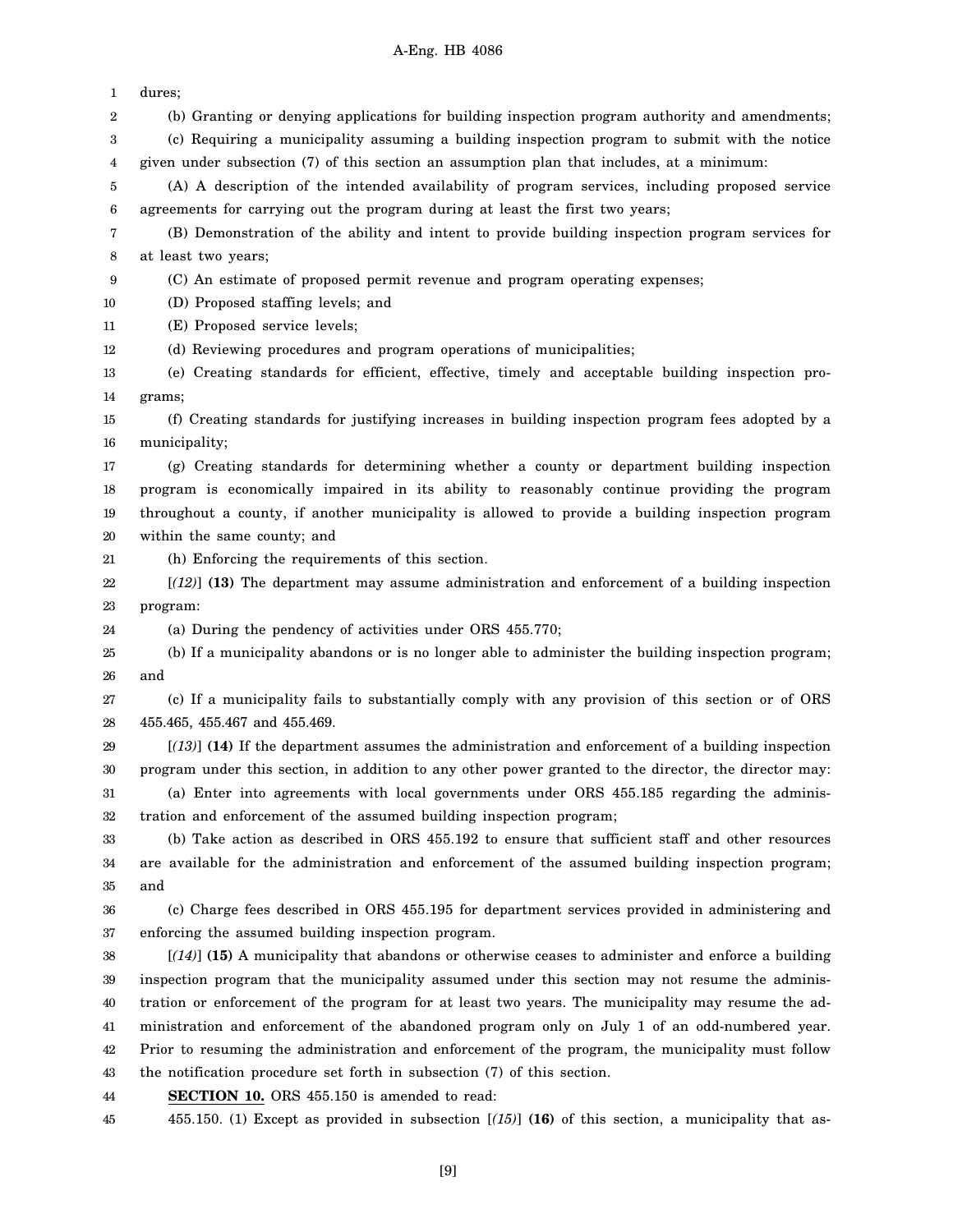1 2 3 4 5 6 7 8 9 10 11 12 13 14 15 16 17 18 19 20 21 22 23 24 25 26 27 28 29 30 31 32 33 34 35 36 37 38 39 sumes the administration and enforcement of a building inspection program prior to January 1, 2002, may administer and enforce all or part of a building inspection program. A building inspection program: (a) Is a program that includes the following: (A) The state building code, as defined in ORS 455.010, except as set forth in paragraph (b) of this subsection. (B) Manufactured structure installation requirements under ORS 446.155, 446.185 (1) and 446.230. (C) Manufactured dwelling parks and mobile home parks under ORS chapter 446. (D) Park and camp programs regulated under ORS 455.680. (E) Tourist facilities regulated under ORS 446.310 to 446.350. (F) Manufactured dwelling alterations regulated under ORS 446.155. (G) Manufactured structure accessory buildings and structures under ORS 446.253. (H) Boilers and pressure vessels described in rules adopted under ORS 480.525 (5). (b) Is not a program that includes: (A) Boiler and pressure vessel programs under ORS 480.510 to 480.670 except those described in rules adopted under ORS 480.525 (5); (B) Elevator programs under ORS 460.005 to 460.175; (C) Amusement ride regulation under ORS 460.310 to 460.370; (D) Prefabricated structure regulation under ORS chapter 455; (E) Manufacture of manufactured structures programs under ORS 446.155 to 446.285, including the administration and enforcement of federal manufactured dwelling construction and safety standards adopted under ORS 446.155 or the National Manufactured Housing Construction and Safety Standards Act of 1974; (F) Licensing and certification, or the adoption of statewide codes and standards, under ORS chapter 446, 447, 455, 479 or 693; and (G) Review of plans and specifications as provided in ORS 455.685. (2) A municipality that administers a building inspection program as allowed under this section shall do so for periods of four years. The Department of Consumer and Business Services shall adopt rules to adjust time periods for administration of a building inspection program to allow for variations in the needs of the department and participants. (3)**(a)** When a municipality administers a building inspection program, the governing body of the municipality shall[*, unless other means are already provided, appoint a person to administer and enforce the building inspection program or parts thereof, who shall be known as the building official. A building official shall, in the municipality for which appointed, attend to all aspects of code enforcement, including the issuance of all building permits. Two or more municipalities may combine in the appointment of a single building official for the purpose of administering a building inspection program within their communities.*] **arrange for the services of a municipal building official for the municipality. The municipality shall also arrange for the services of a head building inspector for the municipality, who may also be the building official. The head building inspector must**

40 41 42 43 44 **be an employee of the municipality or be employed under an intergovernmental agreement or by a council of governments to provide services to the municipality. The head building inspector must hold the highest level of certification issued by the department under ORS 455.715 to 455.740 for conducting inspections for compliance with the structural specialty code.**

45

**(b) Except as provided in this subsection, the municipal building official shall be respon-**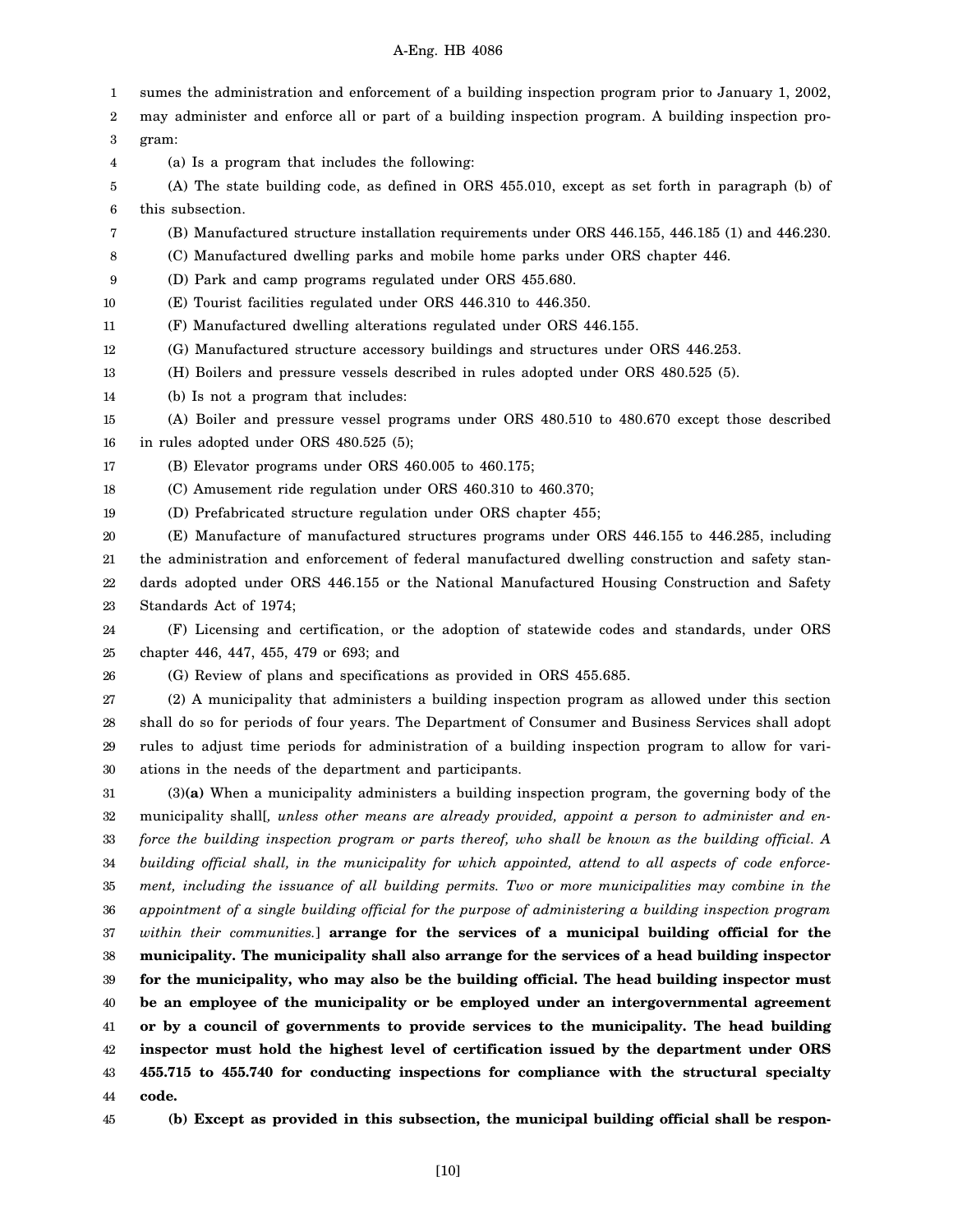1 2 3 4 5 6 **sible for ensuring the adequate and proper administration and enforcement of building inspection program activities, including but not limited to the issuance of building permits, whether the program activities are carried out by employees of the municipality or by other persons authorized to act on behalf of the municipality. The head building inspector shall provide supervision for, and be actively involved in, the aspects of the program involving inspections for routine enforcement of the specialty codes under the program.**

7 8 9 10 11 12 13 (4)(a) By January 1 of the year preceding the expiration of the four-year period described in subsection (2) of this section, the governing body of the municipality shall notify the Director of the Department of Consumer and Business Services and, if not a county, notify the county whether the municipality will continue to administer the building inspection program, or parts thereof, after expiration of the four-year period. If parts of a building inspection program are to be administered and enforced by a municipality, the parts shall correspond to a classification designated by the director as reasonable divisions of work.

14 15 16 (b) Notwithstanding the January 1 date set forth in paragraph (a) of this subsection, the director and the municipality and, if the municipality is not a county, the county may by agreement extend that date to no later than March 1.

17 18 19 20 21 (5) If a city does not notify the director, or notifies the director that it will not administer certain specialty codes or parts thereof under the building inspection program, the county or counties in which the city is located shall administer and enforce those codes or parts thereof within the city in the same manner as it administers and enforces them outside the city, except as provided by subsection (6) of this section.

22 23 24 25 26 27 28 (6) If a county does not notify the director, or notifies the director that it will not administer and enforce certain specialty codes or parts thereof under the building inspection program, the director shall contract with a municipality or other person or use such state employees or state agencies as are necessary to administer and enforce those codes or parts thereof, and permit or other fees arising therefrom shall be paid into the Consumer and Business Services Fund created by ORS 705.145 and credited to the account responsible for paying such expenses. A state employee may not be displaced as a result of using contract personnel.

29 30 31 32 33 (7) If a municipality administering a building inspection program under this section seeks to administer additional parts of a program, the municipality must comply with ORS 455.148, including the requirement that the municipality administer and enforce all aspects of the building inspection program. Thereafter, the municipality is subject to ORS 455.148 and ceases to be subject to this section.

34 35 36 37 38 39 (8) The department shall adopt rules to require the governing body of each municipality to submit a written plan with the notice required under subsection (4) of this section. If the department is the governing body, the department shall have a plan on file. The plan shall specify how cooperation with the State Fire Marshal or a designee of the State Fire Marshal will be achieved and how a uniform fire code will be considered in the review process of the design and construction phases of buildings or structures.

40 41 42 43 44 **(9) A municipal inspector who performs routine enforcement services under actual or apparent authority as an agent on behalf of the municipality shall, subject to the approval of the head building inspector, establish the resources used or needed for the inspector to perform the enforcement services and establish the method by which the enforcement services are to be performed.**

45

[*(9)*] **(10)** A municipality that administers a code for which persons or businesses are authorized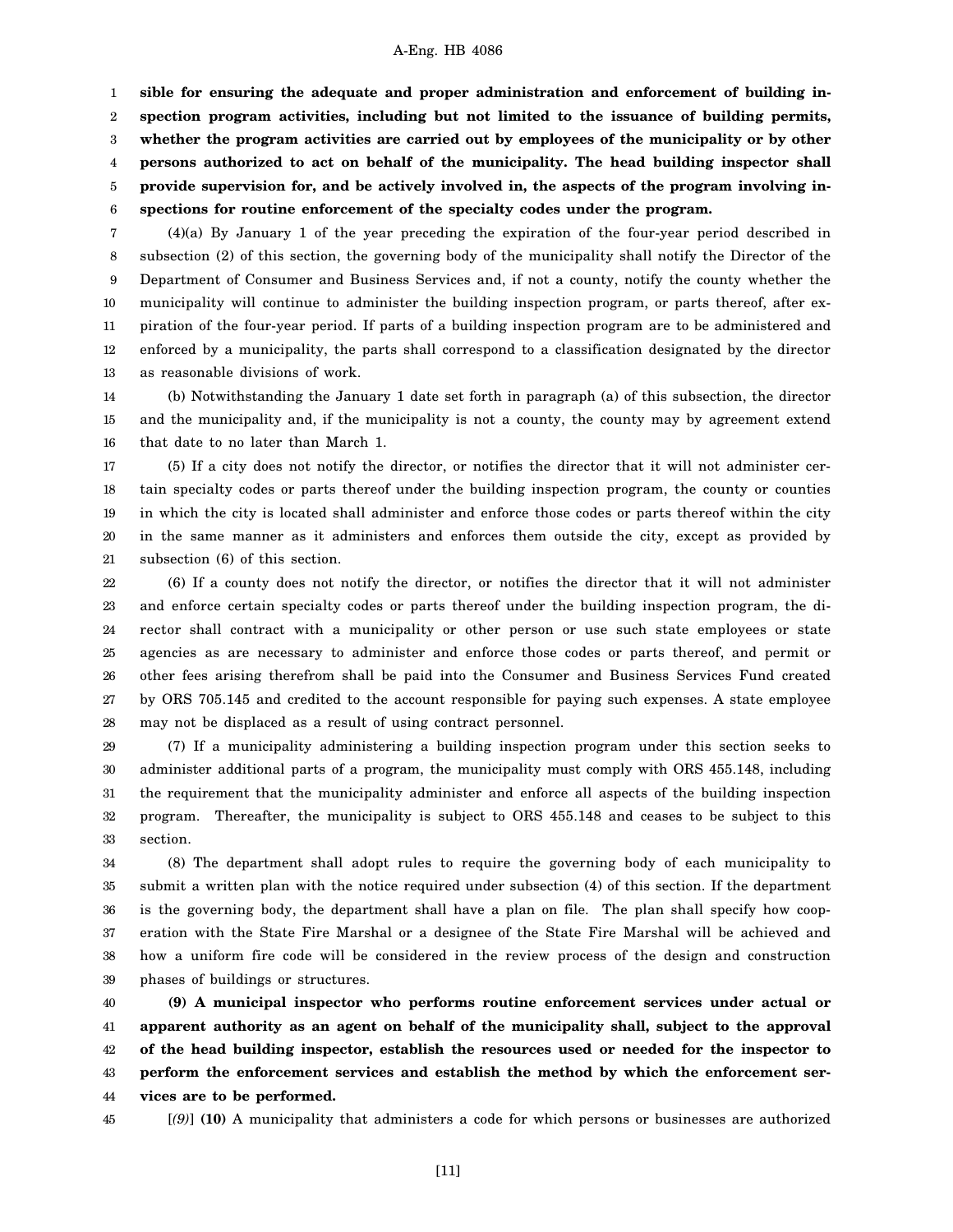1 2 3 4 5 6 7 8 9 10 11 12 13 14 15 16 17 18 19 20 21 22 23 24 25 26 27 28 29 30 31 32 33 34 35 36 37 38 39 40 41 42 43 44 45 under ORS 455.457 to perform activities shall recognize and accept those activities as if performed by the municipality. A municipality is not required to accept an inspection, a plan or a plan review that does not meet the requirements of the state building code. [*(10)*] **(11)** The department or a municipality that accepts an inspection or plan review as required by this section by a person licensed under ORS 455.457 has no responsibility or liability for the activities of the licensee. [*(11)*] **(12)** In addition to the requirements of ORS 455.100 and 455.110, the director shall regulate building inspection programs of municipalities assumed prior to January 1, 2002. Regulation under this subsection shall include but not be limited to: (a) Creating building inspection program application and amendment requirements and procedures; (b) Granting or denying applications for building inspection program authority and amendments; (c) Reviewing procedures and program operations of municipalities; (d) Creating standards for efficient, effective, timely and acceptable building inspection programs; (e) Creating standards for justifying increases in building inspection program fees adopted by a municipality; (f) Creating standards for determining whether a county or department building inspection program is economically impaired in its ability to reasonably continue providing the program or part of the program throughout a county, if another municipality is allowed to provide a building inspection program or part of a program within the same county; and (g) Enforcing the requirements of this section. [*(12)*] **(13)** The department may assume administration and enforcement of a building inspection program: (a) During the pendency of activities under ORS 455.770; (b) If a municipality abandons any part of the building inspection program or is no longer able to administer the building inspection program; and (c) If a municipality fails to substantially comply with any provision of this section or of ORS 455.465, 455.467 and 455.469. [*(13)*] **(14)** If the department assumes the administration and enforcement of a building inspection program under this section, in addition to any other power granted to the director, the director may: (a) Enter into agreements with local governments under ORS 455.185 regarding the administration and enforcement of the assumed building inspection program; (b) Take action as described in ORS 455.192 to ensure that sufficient staff and other resources are available for the administration and enforcement of the assumed building inspection program; and (c) Charge fees described in ORS 455.195 for department services provided in administering and enforcing the assumed building inspection program. [*(14)*] **(15)** If a municipality abandons or otherwise ceases to administer all or part of a building inspection program described in this section, the municipality may not resume the administration and enforcement of the abandoned program or part of a program for at least two years. The municipality may resume the administration and enforcement of the abandoned program or part of a program only on July 1 of an odd-numbered year. To resume the administration and enforcement of the abandoned program or part of a program, the municipality must comply with ORS 455.148, including the requirement that the municipality administer and enforce all aspects of the building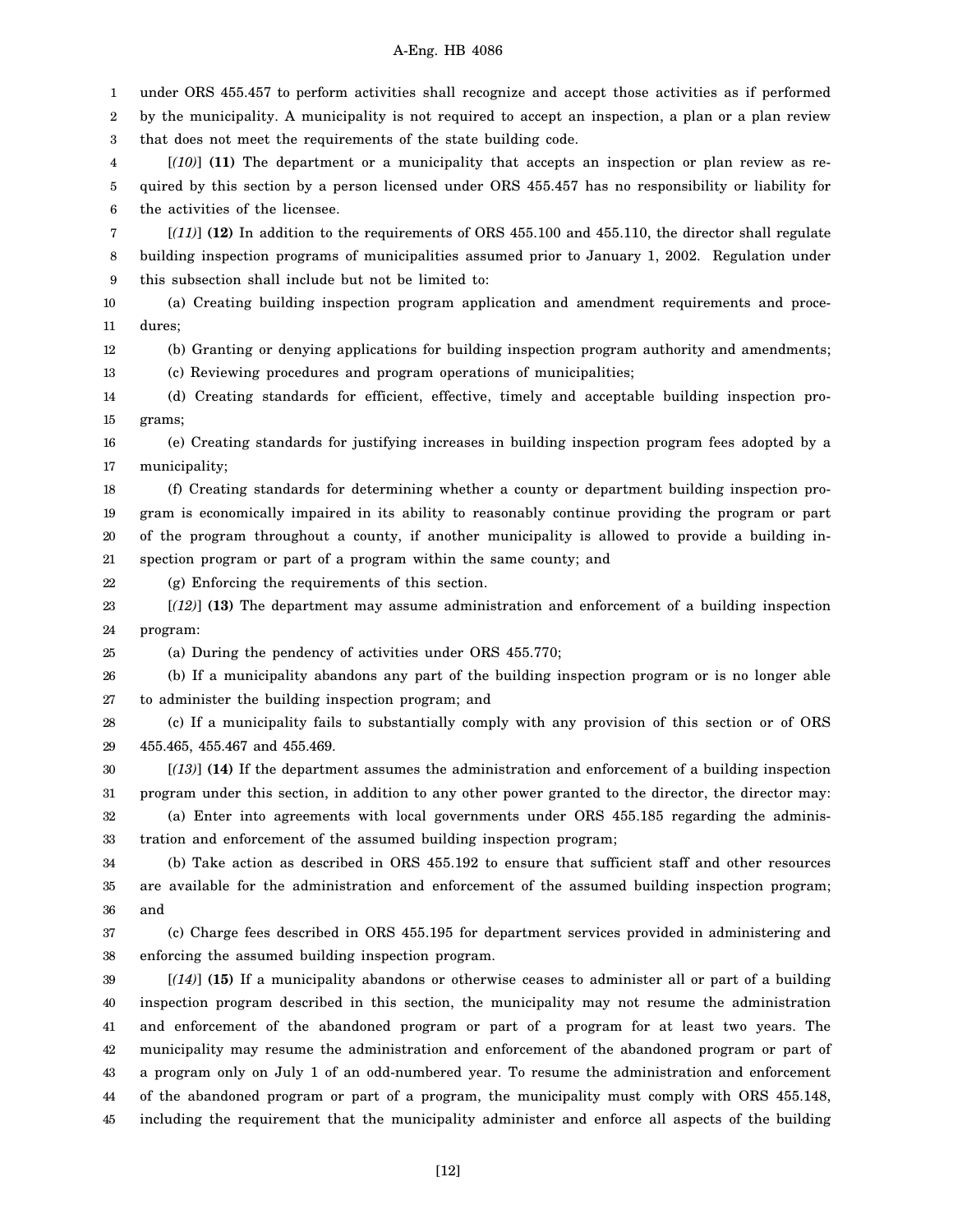1 2 inspection program. Thereafter, the municipality is subject to ORS 455.148 and ceases to be subject to this section.

3 4 5 [*(15)*] **(16)** A municipality that administers and enforces a building inspection program under this section shall include in the program the inspection of boilers and pressure vessels described in subsection  $(1)(a)(H)$  of this section.

#### **CONFORMING AMENDMENTS**

**SECTION 11.** ORS 215.236 is amended to read:

10 11 215.236. (1) As used in this section, "dwelling" means a single-family residential dwelling not provided in conjunction with farm use.

12 13 14 15 16 17 18 (2) The governing body or its designee may not grant final approval of an application made under ORS 215.213 (3) or 215.284 (1), (2), (3), (4) or (7) for the establishment of a dwelling on a lot or parcel in an exclusive farm use zone that is, or has been, receiving special assessment without evidence that the lot or parcel upon which the dwelling is proposed has been disqualified for special assessment at value for farm use under ORS 308A.050 to 308A.128 or other special assessment under ORS 308A.315, 321.257 to 321.390, 321.700 to 321.754 or 321.805 to 321.855 and any additional tax imposed as the result of disqualification has been paid.

19 20 21 22 23 24 25 26 27 28 (3) The governing body or its designee may grant tentative approval of an application made under ORS 215.213 (3) or 215.284 (1), (2), (3), (4) or (7) for the establishment of a dwelling on a lot or parcel in an exclusive farm use zone that is specially assessed at value for farm use under ORS 308A.050 to 308A.128 upon making the findings required by ORS 215.213 (3) or 215.284 (1), (2), (3), (4) or (7). An application for the establishment of a dwelling that has been tentatively approved shall be given final approval by the governing body or its designee upon receipt of evidence that the lot or parcel upon which establishment of the dwelling is proposed has been disqualified for special assessment at value for farm use under ORS 308A.050 to 308A.128 or other special assessment under ORS 308A.315, 321.257 to 321.390, 321.700 to 321.754 or 321.805 to 321.855 and any additional tax imposed as the result of disqualification has been paid.

29 30 (4) The owner of a lot or parcel upon which the establishment of a dwelling has been tentatively approved as provided by subsection (3) of this section shall, before final approval, simultaneously:

31 32 (a) Notify the county assessor that the lot or parcel is no longer being used as farmland or for other specially assessed uses described in subsection (2) or (3) of this section;

33 34 (b) Request that the county assessor disqualify the lot or parcel from special assessment under ORS 308A.050 to 308A.128, 308A.315, 321.257 to 321.390, 321.700 to 321.754 or 321.805 to 321.855; and (c) Pay any additional tax imposed upon disqualification from special assessment.

35

36 37 38 (5) Except as provided in subsection (6) of this section, a lot or parcel that has been disqualified pursuant to subsection (4) of this section may not requalify for special assessment unless, when combined with another contiguous lot or parcel, it constitutes a qualifying parcel.

39 40 41 42 (6)(a) A lot or parcel that has been disqualified pursuant to subsection (4) of this section may requalify for wildlife habitat special assessment under ORS 308A.403 to 308A.430 or conservation easement special assessment under ORS 308A.450 to 308A.465 without satisfying the requirements of subsection (5) of this section.

43 44 45 (b) Upon disqualification from wildlife habitat special assessment under ORS 308A.430 or disqualification from conservation easement special assessment under ORS 308A.465, the lot or parcel shall be subject to the requirements of subsection (5) of this section.

[13]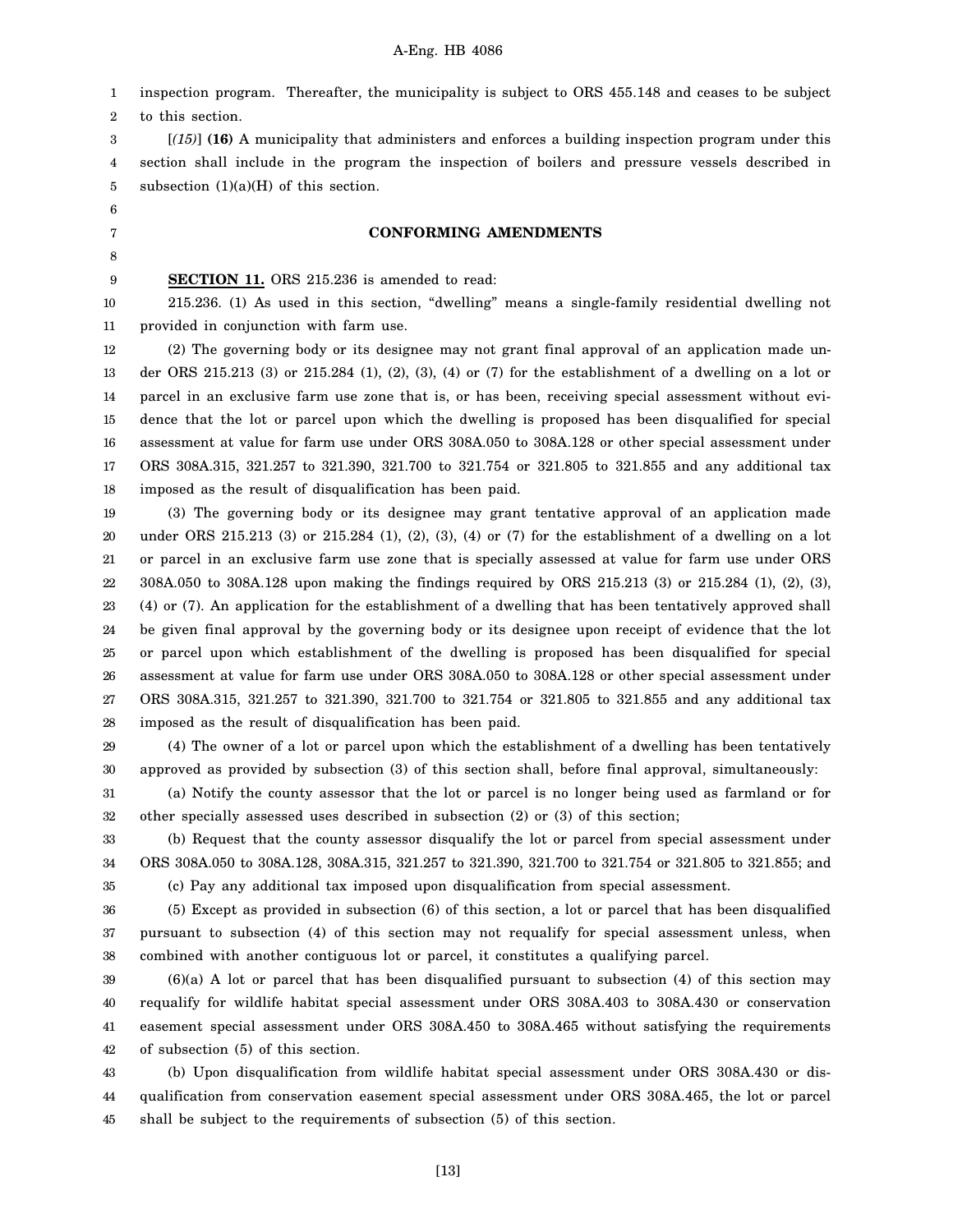1 2 3 4 (7) When the owner of a lot or parcel upon which the establishment of a dwelling has been tentatively approved notifies the county assessor that the lot or parcel is no longer being used as farmland and requests disqualification of the lot or parcel for special assessment at value for farm use, the county assessor shall:

- 5 6 (a) Disqualify the lot or parcel for special assessment at value for farm use under ORS 308A.050 to 308A.128 or other special assessment by removing the special assessment;
	- (b) Provide the owner of the lot or parcel with written notice of the disqualification; and
	- (c) Impose the additional tax, if any, provided by statute upon disqualification.

9 10 11 12 13 14 (8) The Department of Consumer and Business Services, a **municipal** building official, as defined in ORS [*455.715 (1)*] **455.010**, or any other agency or official responsible for the administration and enforcement of the state building code, as defined in ORS 455.010, may not issue a building permit for the construction of a dwelling on a lot or parcel in an exclusive farm use zone without evidence that the owner of the lot or parcel upon which the dwelling is proposed to be constructed has paid the additional tax, if any, imposed by the county assessor under subsection  $(7)(c)$  of this section.

15 **SECTION 12.** ORS 446.250 is amended to read:

16 17 18 19 20 21 22 23 24 25 26 27 28 29 446.250. The Director of the Department of Consumer and Business Services shall cause inspections to be made, approve plans and specifications, provide technical services and issue permits for alteration of manufactured dwellings and installation of manufactured dwellings and manufactured structure accessory buildings and structures on a lot. The director shall appoint or contract with municipalities that request such appointment or contract for inspection and issuance of permits for alteration of manufactured dwellings and installation of manufactured dwellings and manufactured structure accessory buildings and structures and alterations of installations of plumbing, heating, illuminating, cooking or electrical equipment, provided the [*municipality employs as local*] **municipal** inspectors **are** qualified persons who have been certified by the director for inspection and issuance of permits for alteration of manufactured dwellings and installation of manufactured dwellings and manufactured structure accessory buildings and structures, pursuant to ORS 446.003, 446.111, 446.155, 446.160, 446.176, 446.225 to 446.285 and 446.990. However, the certification standards under this section shall relate to the inspections to be performed and shall not be more stringent for municipal inspectors than those applying to state inspectors.

30

7 8

**SECTION 13.** ORS 446.255 is amended to read:

31 32 33 34 35 36 37 446.255. (1) After written notice and hearing as provided in subsection (2) of this section, the Director of the Department of Consumer and Business Services may revoke the certification of a [*local*] **municipal** inspector certified under ORS 446.250, or the authority of a [*local government*] **municipality** to enforce provisions of ORS 446.003, 446.111, 446.160, 446.176, 446.225 to 446.285 and 446.990, when it appears by competent evidence that the inspector or [*local government*] **municipality** has consistently failed to act in the public interest in the enforcement of the provisions of ORS 446.003, 446.111, 446.160, 446.176, 446.225 to 446.285 and 446.990.

38 39 40 (2) Any proceedings under subsection (1) of this section shall be conducted pursuant to the provisions of ORS 183.415 to 183.430, 183.440 to 183.460, 183.470 to 183.485 and 183.490 to 183.540, dealing with contested cases.

41

**SECTION 14.** ORS 447.091 is amended to read:

42 43 44 45 447.091. The Department of Consumer and Business Services or local government administering the plumbing specialty code adopted under ORS 447.020 (2) may, upon request of any sanitary district formed pursuant to ORS 450.005 to 450.245, sanitary authority established under ORS 450.600 to 450.989, or county service district established under ORS 451.410 to 451.610, contract for [*the*]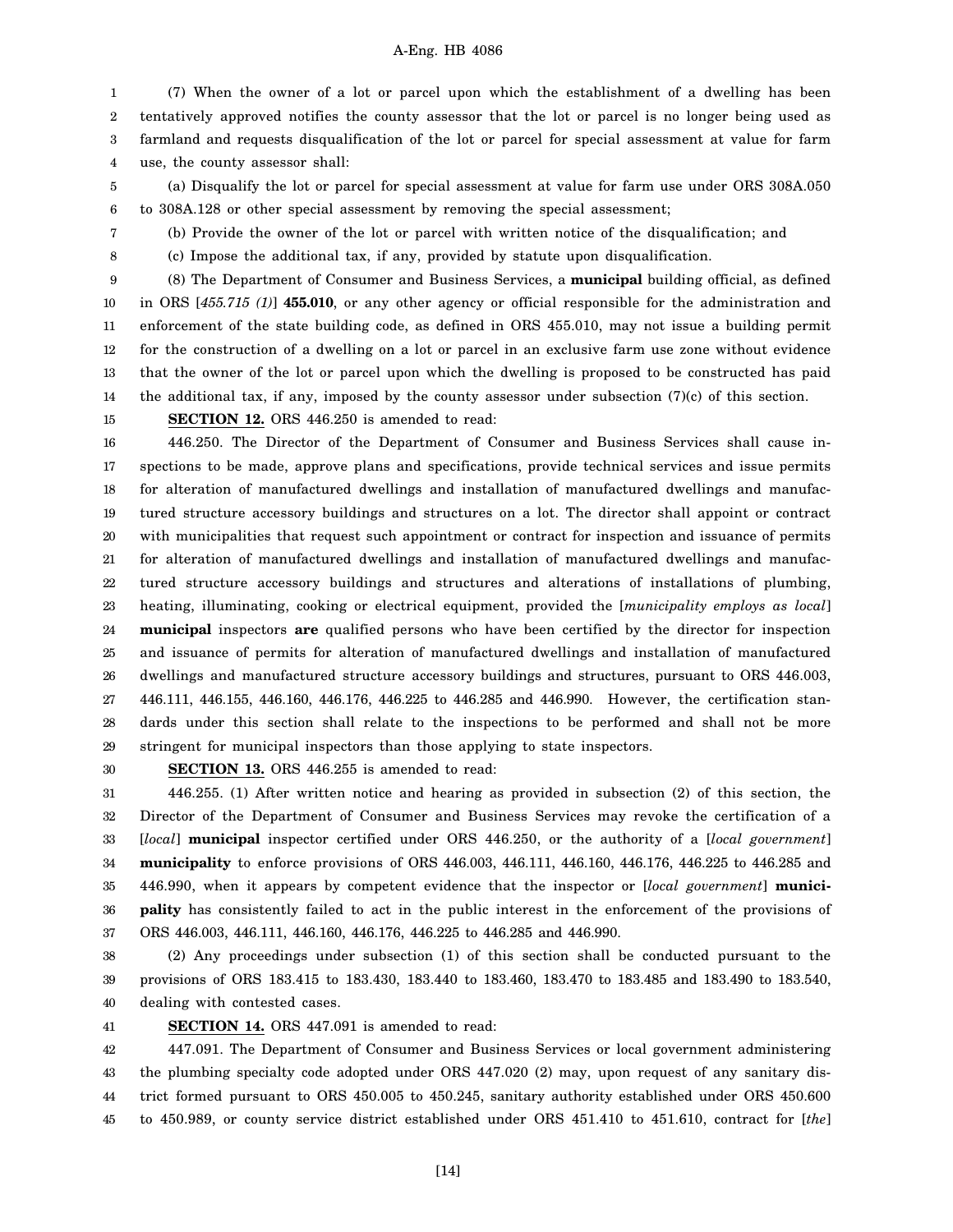1 **district** inspection of building sewers constructed to connect a district sewage system if inspectors

2 [*employed by such*] **for the** district are certified for sewer inspections under ORS 455.715 to 455.740.

3 **SECTION 15.** ORS 450.837 is amended to read:

4 5 450.837. (1) Water authorities and sanitary authorities are municipalities for the purposes of administering and enforcing the plumbing code as provided under ORS 455.150.

6 7 8 9 10 11 (2) However, notwithstanding ORS 455.150 (3), a **municipal** building official [*appointed by*] **providing services to** a water authority or sanitary authority**,** or [*an*] **a municipal** inspector acting under the authority and direction of such a building official**,** shall [*administer and enforce only that portion*] **carry out administration and enforcement activities only for that part** of the plumbing code governing the installation and maintenance of connections between structures and the mains and sewers of the authority.

12 13 14 (3) Nothing in this section authorizes a building official or inspector [*of*] **for** a water authority or sanitary authority to administer or enforce all or part of any specialty code except the plumbing code.

15 16 17 (4) A water authority or sanitary authority shall notify the Director of the Department of Consumer and Business Services not later than May 1 of each year as to whether the authority will or will not exercise the code enforcement power granted by this section.

18 **SECTION 16.** ORS 455.042 is amended to read:

19 20 21 22 455.042. The Director of the Department of Consumer and Business Services shall establish regions for all areas of the state to carry out the uniform administration of the state building code. The director shall assign Department of Consumer and Business Services employees for the regions as necessary to:

23

(1) Promote consistent interpretation of the state building code;

24 25 (2) Resolve disputes between [*local*] **municipal** building officials and contractors or developers regarding the application of one or more provisions of the state building code; and

26 27 28 (3) Provide oversight and enforcement of ORS 446.003 to 446.200, 446.225 to 446.285, 446.395 to 446.420, 479.510 to 479.945, 479.950, 479.995 and 480.510 to 480.670 and ORS chapters 447, 455, 460 and 693 and the rules adopted under those statutes.

29 **SECTION 17.** ORS 455.046 is amended to read:

30 455.046. (1) The Department of Consumer and Business Services shall:

31 32 33 (a) Develop and administer an installation label program for minor installations under the state building code, including but not limited to electrical installations under ORS 455.627, 479.540 and 479.570 and plumbing installations under ORS 447.076;

34 35 36 (b) Develop standard application forms and procedures for use by municipalities in Clackamas, Multnomah and Washington Counties when issuing structural, mechanical, electrical, plumbing and other permits when those permits do not require a review of building plans;

37 38 (c) Develop standard application forms and procedures for issuing building permits and recording inspections;

39 (d) Develop standard forms and procedures for reviewing building plans;

40 41 (e) Establish standardized criteria and methodology for determining fee amounts for permits that are required under the state building code established under ORS 455.030;

42 43 (f) Maintain and make available to the public the names of persons certified to review building plans;

44 45 (g) Maintain and make available to the public the names of persons certified to perform technical inspections; and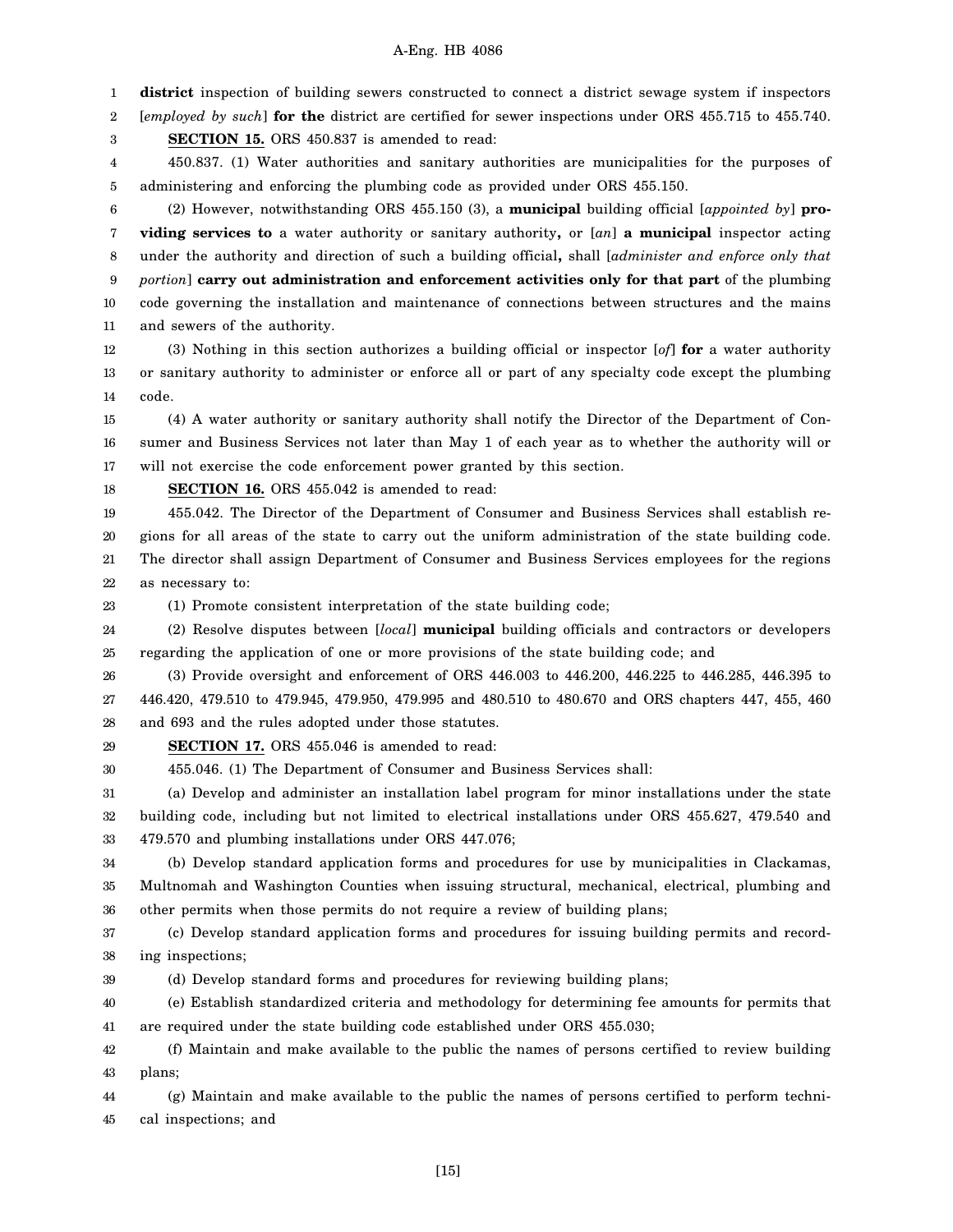1 (h) Administer prepaid building permit cost accounts.

2 3 (2) The department may use the resources of the Tri-County Building Industry Service Center to:

4 5 (a) Assist [*local*] **municipal** building officials in the administration and enforcement of the state building code; and

6 7 (b) Establish a process to facilitate the consistent application of the state building code throughout the state.

8

**SECTION 18.** ORS 455.062 is amended to read:

9 10 455.062. (1) A Department of Consumer and Business Services employee acting within the scope of that employment may provide typical plans and specifications:

11 12 13 (a) For structures of a type for which the provision of plans or specifications is exempted under ORS 671.030 from the application of ORS 671.010 to 671.220 and exempted under ORS 672.060 from the application of ORS 672.002 to 672.325; and

14 15 16 (b) Notwithstanding ORS 671.010 to 671.220 and 672.002 to 672.325, for structures that are metal or wood frame Use and Occupancy Classification Group U structures under the structural specialty code.

17 18 19 20 21 (2) A **municipal** building official [*or inspector, as those terms are defined in ORS 455.715, when*]**, if** acting within the scope of direct employment by a municipality, may provide typical plans and specifications for structures of a type for which the provision of plans or specifications is exempted under ORS 671.030 from the application of ORS 671.010 to 671.220 and exempted under ORS 672.060 from the application of ORS 672.002 to 672.325.

22 23 (3) This section does not alter any applicable requirement under ORS 671.010 to 671.220 or 672.002 to 672.325 regarding stamps and seals for a set of plans for a structure.

24 **SECTION 19.** ORS 455.070 is amended to read:

25 26 27 28 29 30 455.070. (1) Any person may report a suspected violation of the state building code that poses an imminent threat to public health or safety to the local **municipal** building official or, where the code is state-administered, to the Department of Consumer and Business Services. The complaint shall be in writing and submitted under rules adopted by the department. The rules of the department shall provide for the disposition of frivolous or harassing complaints by requiring detailed descriptions of the alleged violation and reference to the code sections allegedly violated.

31 32 33 34 (2) The municipality or the department shall give notice of the complaint to the contractor, building owner and subcontractor, if any, involved in the project alleged to be in violation. The municipality or the department may charge the complainant for the necessary costs of supplying, copying and distributing the complaint form.

35 36 37 38 39 40 41 42 43 (3) If, after five working days, no remedial action has taken place, the complainant has standing to appeal the matter to the appeals board of the municipality, where one is established, or directly to the appropriate advisory board where there is no local appeals board. The municipal appeals board or state advisory board shall reach a final decision within 14 days of the complainant's appeal. A municipal appeals board decision shall then be subject to appeal to a state advisory board under ORS 455.690, provided that the state advisory board shall reach a final determination within 14 days of notice of an appeal. A record of the written complaint and the findings of the appeals and advisory boards may be introduced into evidence in any judicial proceeding for damages brought against the complainant by any person suffering damages as a result of the complaint.

44 **SECTION 20.** ORS 455.080 is amended to read:

45 455.080. Notwithstanding ORS 455.630 (2), any inspector, including a specialty code inspector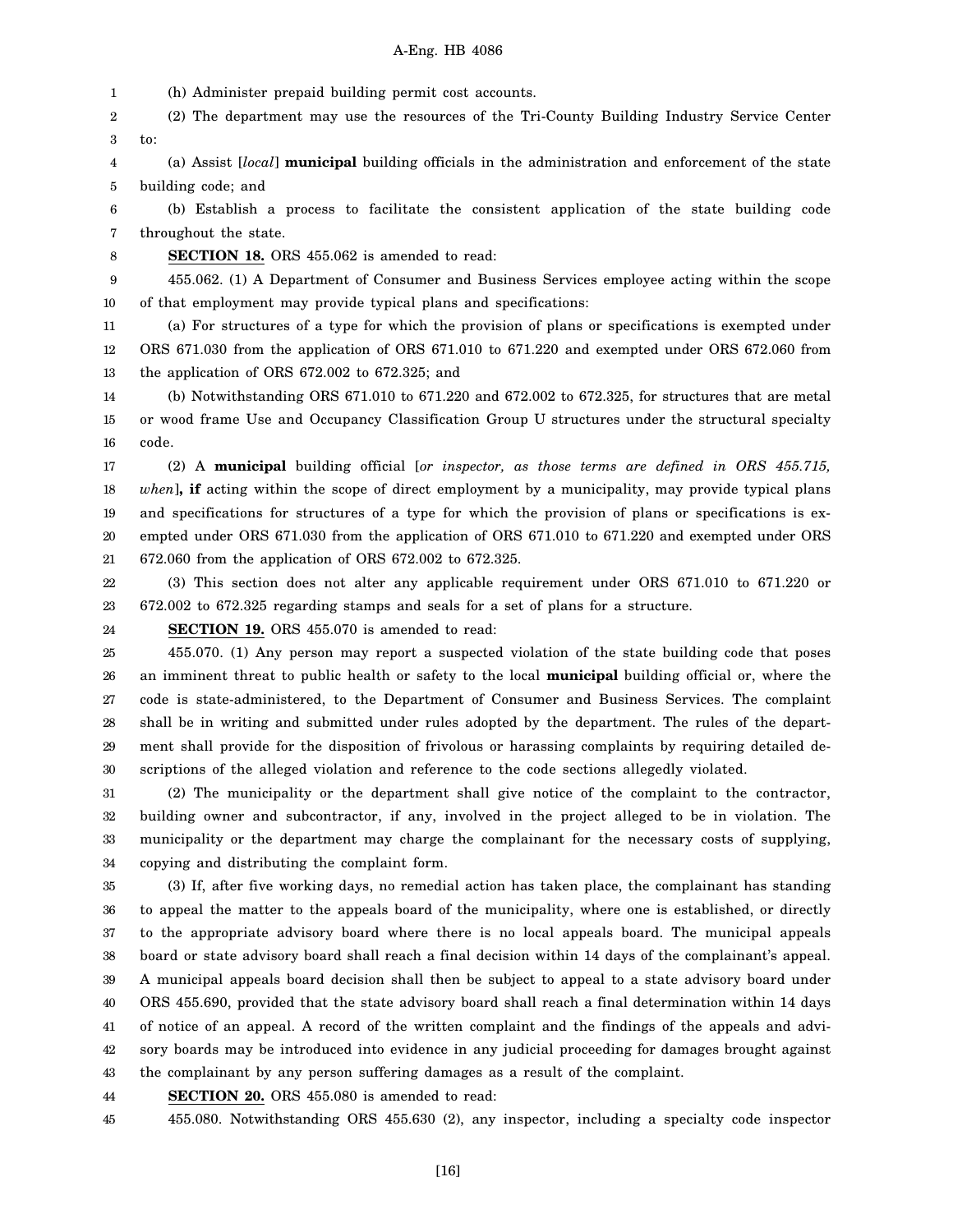1 2 3 4 5 6 licensed under ORS 455.457, authorized by ORS **455.148,** 455.150 or 455.153 to determine compliance with the requirements of the state building code or any specialty code under this chapter may, in accordance with a compliance program as described in ORS 455.153 (2), require any person who is engaged in any activity regulated by the state building code to demonstrate proof of compliance with the applicable licensing, registration or certification requirements of ORS chapters 446, 447, 455, 460, 479, 480, 693 and 701.

7 **SECTION 21.** ORS 455.200 is amended to read:

455.200. The Director of the Department of Consumer and Business Services:

9 10 11 12 13 (1) May adopt rules, establish policies and procedures and take other actions the director considers reasonable or expedient for carrying out agreements under ORS 455.148 [*(13)*] **(14)**, 455.150 [*(13)*] **(14)** or 455.185 and any duties, functions and powers of the director or the Department of Consumer and Business Services under ORS 455.148 [*(13)*] **(14)**, 455.150 [*(13)*] **(14)** or 455.185 to 455.198;

14 15 16 (2) Shall consult at least annually with appropriate advisory boards regarding any agreements under ORS 455.185 or actions taken by the director under ORS 455.148 [*(13)*] **(14)**, 455.150 [*(13)*] **(14)** or 455.185 to 455.198; and

17 18 19 20 21 22 (3) Shall report annually to the Legislative Assembly as provided under ORS 192.230 to 192.250 regarding any department activities under ORS 455.148 [*(13)*] **(14)**, 455.150 [*(13)*] **(14)** or 455.185 to 455.198. The report shall include, but not be limited to, information regarding any projected need for an increase in department resources required for carrying out the administration and enforcement of building inspection programs under ORS 455.148 [*(13)*] **(14)**, 455.150 [*(13)*] **(14)** or 455.185 to 455.198.

23

8

# **SECTION 22.** ORS 455.210 is amended to read:

24 25 26 27 28 29 30 31 455.210. (1) Fees shall be prescribed as required by ORS 455.020 for plan review and permits issued by the Department of Consumer and Business Services for the construction, reconstruction, alteration and repair of prefabricated structures and of buildings and other structures and the installation of mechanical heating and ventilating devices and equipment. The fees may not exceed 130 percent of the fee schedule printed in the "Uniform Building Code," 1979 Edition, and in the "Uniform Mechanical Code," 1979 Edition, both published by the International Conference of Building Officials. Fees are not effective until approved by the Oregon Department of Administrative Services.

32 33 34 (2) Notwithstanding subsection (1) of this section, the maximum fee the Director of the Department of Consumer and Business Services may prescribe for a limited plan review for fire and life safety as required under ORS 479.155 shall be 40 percent of the prescribed permit fee.

35 36 37 38 39 40 41 42 (3)(a) A municipality may adopt by ordinance or regulation such fees as may be necessary and reasonable to provide for the administration and enforcement of any specialty code or codes for which the municipality has assumed responsibility under ORS 455.148 or 455.150. A municipality shall give the director notice of the proposed adoption of a new or increased fee under this subsection. The municipality shall give the notice to the director at the time the municipality provides the opportunity for public comment under ORS 294.160 regarding the fee or, if the proposed fee is contained in an estimate of municipal budget resources, at the time notice of the last budget meeting is published under ORS 294.426.

43 44 45 (b) Ten or more persons or an association with 10 or more members may appeal the adoption of a fee described in this subsection to the Director of the Department of Consumer and Business Services. The persons or association must file the appeal no later than 60 days after the director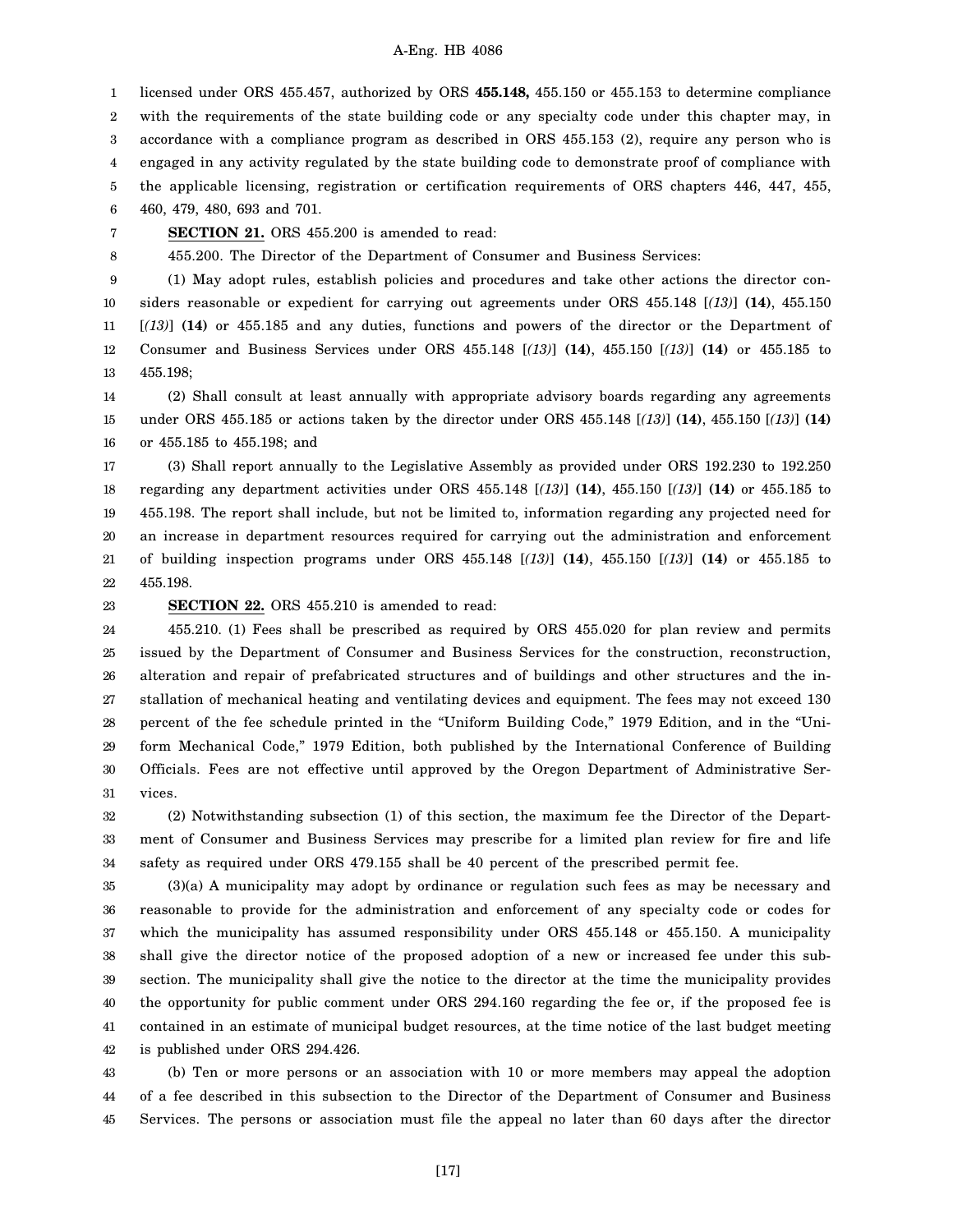1 2 3 4 5 6 7 8 9 10 receives notice of the proposed adoption of the fee from the municipality under paragraph (a) of this subsection. However, if the municipality failed to give notice to the director, an appeal may be filed with the director within one year after adoption of the new or increased fee. Upon receiving a timely appeal, the director shall, after notice to affected parties and hearing, review the municipality's fee adoption process and the costs of administering and enforcing the specialty code or codes referred to in paragraph (a) of this subsection. The director shall approve the fee if the director feels the fee is necessary and reasonable. If the director does not approve the fee upon appeal, the fee is not effective. The appeal process provided in this paragraph does not apply to fees that have been submitted for a vote and approved by a majority of the electors voting on the question.

11 12 13 (c) Fees collected by a municipality under this subsection shall be used for the administration and enforcement of a building inspection program for which the municipality has assumed responsibility under ORS 455.148 or 455.150.

14 15 (d) For purposes of paragraph (b) of this subsection, in determining whether a fee is reasonable the director shall consider whether:

16 17 (A) The fee is the same amount as or closely approximates the amount of the fee charged by other municipalities of a similar size and geographic location for the same level of service;

18 19 (B) The fee is calculated with the same or a similar calculation method as the fee charged by other municipalities for the same service;

20 21 (C) The fee is the same type as the fee charged by other municipalities for the same level of service; and

22 23 24 (D) The municipality, in adopting the fee, complied with ORS 294.160, 294.361 and 294.426 and this section and standards adopted by the director under ORS 455.148 [*(11)*] **(12)** or 455.150 [*(11)*] **(12)**.

(4) Notwithstanding any other provision of this chapter:

25

26 27 28 (a) For the purpose of partially defraying state administrative costs, there is imposed a surcharge in the amount of four percent of the total permit fees or, if the applicant chooses to pay an hourly rate instead of purchasing a permit, four percent of the total hourly charges collected.

29 30 31 (b) For the purpose of partially defraying state inspection costs, there is imposed a surcharge in the amount of two percent of the total permit fees or, if the applicant chooses to pay an hourly rate instead of purchasing a permit, two percent of the total hourly charges collected.

32 33 34 35 (c) For the purpose of defraying the cost of administering and enforcing the state building code, there is imposed a surcharge on permit fees and on hourly charges collected instead of permit fees. The surcharge may not exceed one percent of the total permit fees or, if the applicant chooses to pay an hourly rate instead of purchasing a permit, one percent of the total hourly charges collected.

36 37 38 39 (d) For the purpose of defraying the cost of developing and administering the electronic building codes information system described in ORS 455.095 and 455.097, there is imposed a surcharge in the amount of four percent on permit fees, or if the applicant chooses to pay an hourly rate instead of purchasing a permit, four percent of the total hourly charges collected.

40 41 (5) Municipalities shall collect and remit surcharges imposed under subsection (4) of this section to the director as provided in ORS 455.220.

42 43 (6) The director shall adopt administrative rules to allow reduced fees for review of plans that have been previously reviewed.

44 **SECTION 23.** ORS 455.450 is amended to read:

45 455.450. A person may not: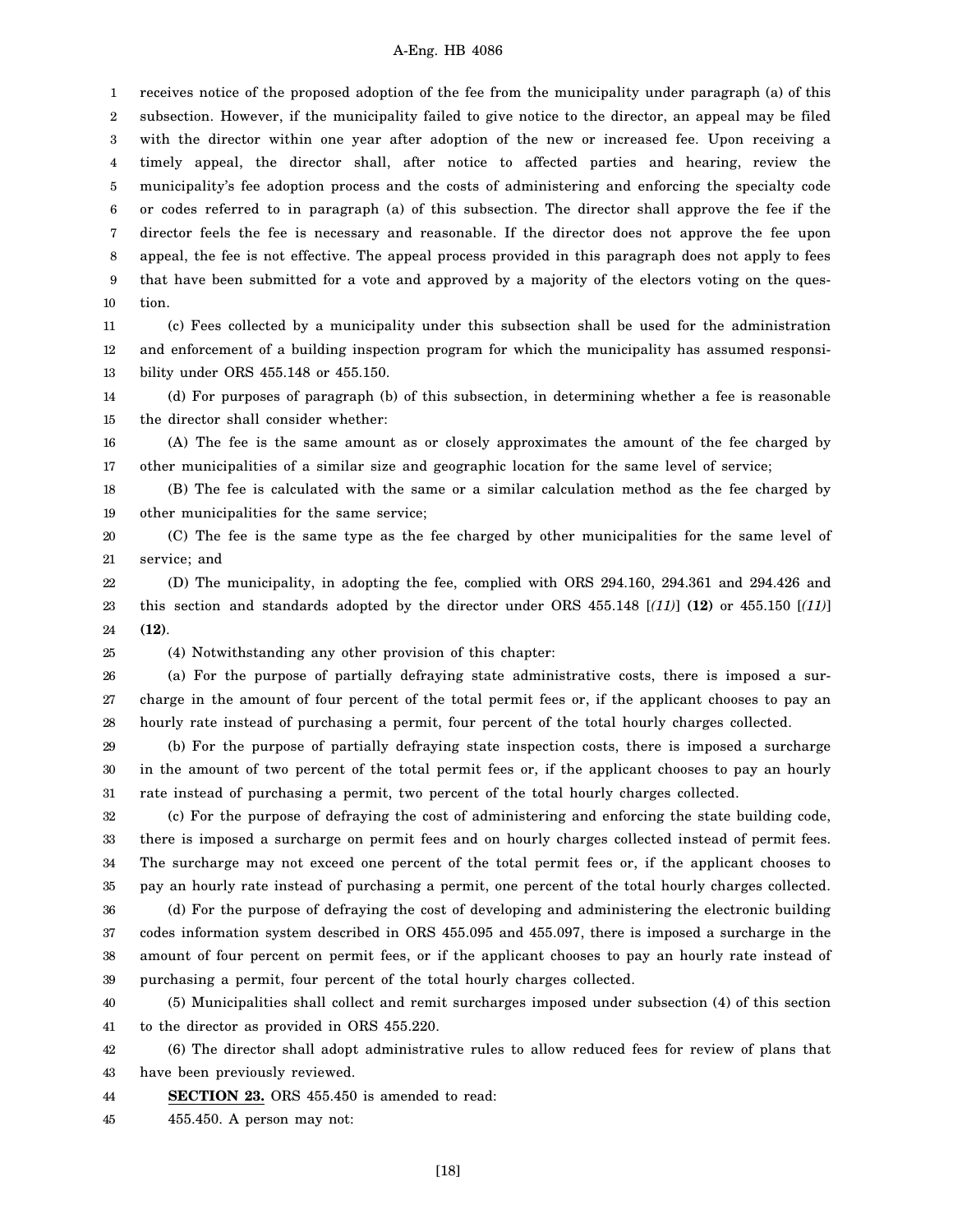1 2 3 4 5 (1) Violate, or procure or assist in the violation of, any final order of the Director of the Department of Consumer and Business Services, an advisory board, a state administrative officer or any local appeals board, **a** building official or **an** inspector, concerning the application of the state building code in a particular case or concerning a license, certificate, registration or other authorization.

6 7 8 9 10 11 12 (2) Engage in, or procure or assist any other person to engage in, any conduct or activity for which a permit, label, license, certificate, registration or other formal authorization is required by any specialty code, any provision of ORS 446.003 to 446.200, 446.225 to 446.285, 446.395 to 446.420, 446.566 to 446.646, 446.666 to 446.746, 479.510 to 479.945, 479.950 and 480.510 to 480.670, this chapter or ORS chapter 447, 460 or 693, or any rule adopted or order issued for the administration and enforcement of those provisions, without first having obtained such permit, label, license, certificate, registration or other formal authorization.

13 14 15 16 (3) Violate, or procure or assist in the violation of, any standard, specification, requirement, prohibition or other technical provision set forth in the state building code or an applicable local building code or in any rule or order of the Department of Consumer and Business Services, an advisory board, a [*local*] **municipal** governing body or [*local*] **municipal** building official.

17

**SECTION 24.** ORS 455.485 is amended to read:

18 19 20 455.485. (1) When adopting the state building code, the Director of the Department of Consumer and Business Services shall give special consideration to the unique needs of construction in rural or remote parts of this state.

21 22 23 24 25 26 27 28 29 30 31 32 (2) Notwithstanding any description of State Fire Marshal duties in ORS 476.030, 476.033, 476.035, 476.150 or 476.155, the Director of the Department of Consumer and Business Services or a [*local*] **municipal** building official administering a building inspection program under ORS 455.148 or 455.150 may determine whether the structure as set forth in the plans and specifications or as constructed meets the standards of the state building code, including but not limited to fire and life safety standards. The State Fire Marshal, or a local fire official for a governmental subdivision exempted from State Fire Marshal regulations as described under ORS 476.030, may provide advice to building officials, inspectors or Department of Consumer and Business Services employees concerning state building code standards. A [*local*] **municipal** building official or department employee shall give consideration to advice of the State Fire Marshal or local fire official that does not conflict with the state building code, but shall retain the authority to make final decisions regarding the code.

33

# **SECTION 25.** ORS 455.685 is amended to read:

34 35 36 37 38 39 40 41 42 43 44 45 455.685. The Director of the Department of Consumer and Business Services may, upon an application setting forth a set of plans and specifications that will be utilized in one or more municipalities to acquire building permits, review and approve the application for the construction or erection of any building or structure if such set of plans meets the requirements of the state building code. All costs incurred by the director by virtue of the examination of such a set of plans and specifications shall be paid by the applicant. The plans and specifications or any plans and specifications required to be submitted to a state agency shall be submitted to the director who shall examine the instruments and if necessary distribute them to the appropriate state agencies for scrutiny regarding adequacy as to fire safety, life safety and all other appropriate features. The state agencies shall examine and promptly return the plans and specifications together with their certified statement as to the adequacy of the instruments regarding that agency's area of concern. The applicant shall submit the plans and specifications to a [*local building official*] **municipality** prior to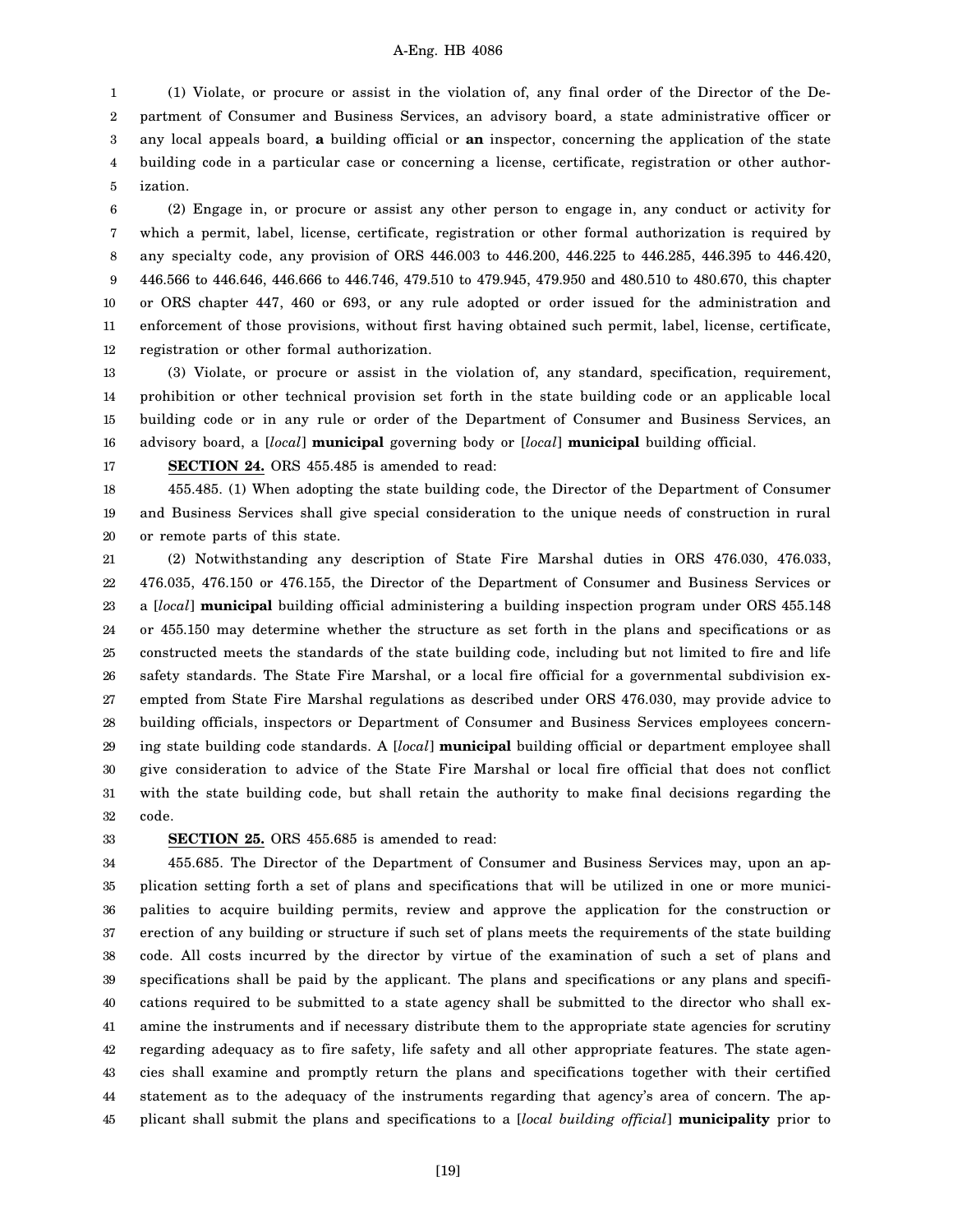1 2 3 4 5 6 7 8 9 10 11 12 13 14 15 16 17 18 19 20 21 22 23 24 25 26 27 28 29 30 31 32 33 34 35 36 37 38 39 40 41 42 43 44 45 application for a building permit. The [*local*] **municipal** building official shall [*review*] **cause** the plan **to be reviewed** for those features required by local ordinance or by any site-specific, geographic, geologic or climatic code requirements. A [*local building official*] **municipality** shall issue a building permit upon application and presentation to the [*local building official*] **municipality** of such a set of plans and specifications bearing the approval of the director if the requirements of all other local ordinances are satisfied. The director or [*local*] **municipal** building official may assess such fees as necessary to recover the reasonable costs incurred to ensure the compliance of the plans and specifications with the state building code. **SECTION 26.** ORS 455.800 is amended to read: 455.800. As used in ORS 455.800 to 455.820: (1) "Building official" means a person who is a **municipal** building official as defined in ORS [*455.715*] **455.010** or a Department of Consumer and Business Services employee charged with enforcement or administration of the state building code. (2) "Building trade committee" means a group composed of experienced and knowledgeable local general contractors or other persons having substantial expertise in various aspects of one and two family dwelling construction under the Low-Rise Residential Dwelling Code. (3) "General contractor" has the meaning given that term in ORS 701.005. (4) "Master builder" means a person certified under ORS 455.810. (5) "Qualified construction company" means a company that has been: (a) Continuously licensed by the Construction Contractors Board during the preceding 60 months as a general contractor; or (b) Continuously licensed by the Construction Contractors Board during at least the preceding 24 months as a general contractor and by one or more other states during the balance of the preceding 60 months in an occupation equivalent to that of a general contractor. (6) "Regular employee" means a person who: (a) Is continuously employed by, and on the regular payroll of, a qualified construction company; (b) Has filed a withholding exemption certificate pursuant to ORS 316.182 for work performed for the qualified construction company; and (c) Is available during working hours to supervise on-site dwelling construction, including but not limited to supervising the installation of: (A) Drywall; (B) Electrical systems; (C) Footings; (D) Foundations; (E) Framing; (F) Insulation; (G) Mechanical systems; (H) Plumbing systems; and (I) Stairs. (7) "Whole dwelling remodel" means a project that includes the installation in an existing dwelling of all of the following: (a) Drywall; (b) Electrical systems; (c) Footings; (d) Foundations;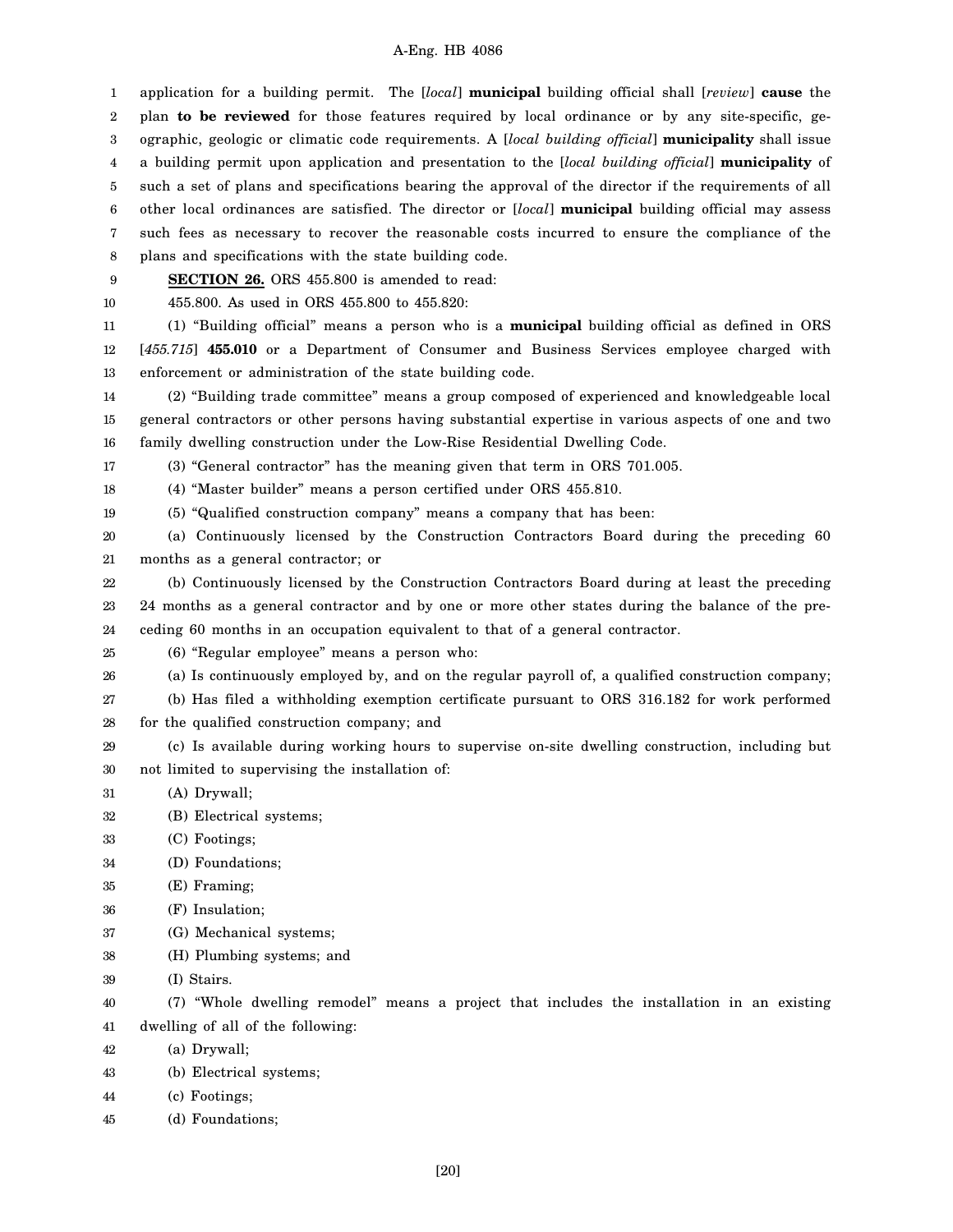1 (e) Framing;

2 (f) Insulation;

3 (g) Mechanical systems; and

4 (h) Plumbing systems.

5 **SECTION 27.** ORS 479.530 is amended to read:

6 479.530. As used in ORS 479.510 to 479.945 and 479.995, unless the context requires otherwise:

7 8 9 (1) "Approved testing laboratory" means a testing laboratory that meets criteria for electrical product evaluation established by the Director of the Department of Consumer and Business Services with the approval of the Electrical and Elevator Board under ORS 479.730.

10 (2) "Board" means the Electrical and Elevator Board established under ORS 455.138.

11 12 (3) "Certified electrical product" means an electrical product that is certified under ORS 479.760 and that is not decertified.

13 14 15 (4) "Competent inspection service" means an electrical inspection service [*of a city or county*] administered **by a municipality** under ORS 455.148 or 455.150 that [*employs*] **provides services through** electrical inspectors who are certified to meet standards under ORS 479.810.

16 17 18 19 (5) "Commercial electrical air conditioning equipment" means heating, cooling, refrigeration, dehumidifying, humidifying and filtering equipment used for climatizing or moving of air if used in commerce, industry or government and if installed in a place not accessible to the general public other than the switches regulating the operation of the equipment.

20 21 22 (6) "Demarcation point" means the place of interconnection between the communications cabling, terminal equipment or protective apparatus of the telecommunications service provider and the customer's premises.

23 24 (7) "Department" means the Department of Consumer and Business Services.

(8) "Director" means the Director of the Department of Consumer and Business Services.

25 26 27 (9) "Dwelling unit" means one or more rooms for the use of one or more persons as a housekeeping unit with space for eating, living and sleeping and permanent provisions for cooking and sanitation.

28 29 30 31 32 (10) "Electrical installations" means the construction or installation of electrical wiring and the permanent attachment or installation of electrical products in or on any structure that is not itself an electrical product. "Electrical installation" also means the maintenance or repair of installed electrical wiring and permanently attached electrical products. "Electrical installation" does not include an oil module.

33 34 35 (11) "Electrical product" means any electrical equipment, material, device or apparatus that, except as provided in ORS 479.540, requires a license or permit to install and either conveys or is operated by electrical current.

36 37 (12) "Equipment" means any material, fittings, devices, appliances, fixtures, apparatus or the like that are used as part of or in connection with an electrical installation.

38

(13) "Field evaluation firm" means an independent organization that provides:

39 (a) Evaluations or testing, or both; and

40 41 (b) Documentation regarding compliance with electrical product safety standards and with the electrical installation safety code.

42 43 44 45 (14) "Industrial electrical equipment" means electrical products used in industry or government that utilize electric energy for mechanical, chemical, heating, lighting or similar purposes, that are designed to service or produce a product and that are used directly in the production of the service or product.